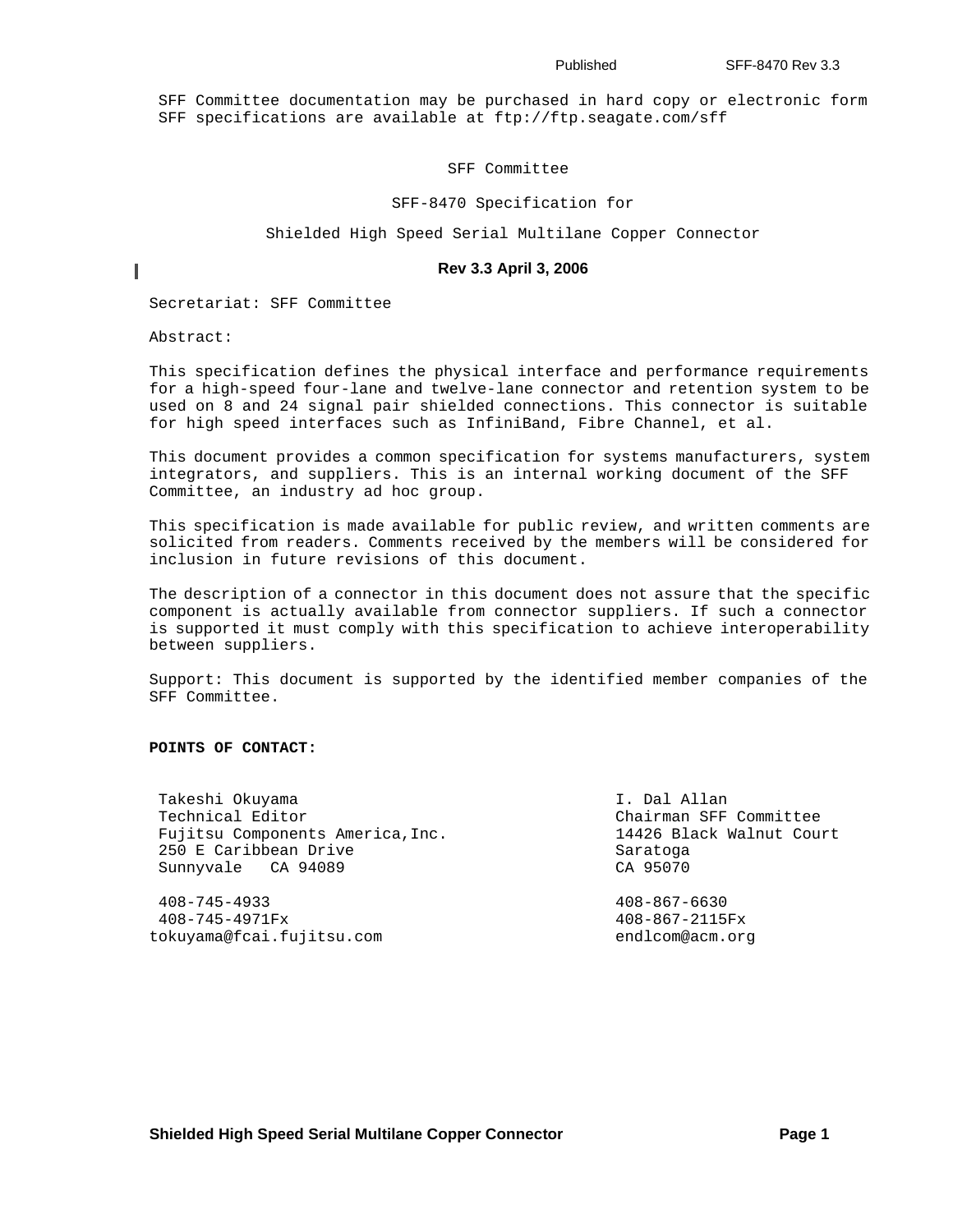#### **EXPRESSION OF SUPPORT BY MANUFACTURERS**

The following member companies of the SFF Committee voted in favor of this industry specification.

> All Best Techniq Amphenol DDK Fujikura EMC ENDL Eurologic FCI/Berg Fujitsu Compnts Fujitsu CPA Hewlett Packard Hitachi Cable Hitachi GST Madison Cable Molex Seagate Sun Microsystems Toshiba America Tyco AMP Unisys Xyratex

The following member companies of the SFF Committee voted to abstain on this industry specification.

> Agilent Brocade Fiberxon Finisar Foxconn Int'l Honda Connector IBM Intel Maxtor Micrel Montrose/CDT Picolight TriQuint

The user's attention is called to the possibility that implementation to this Specification may require use of an invention covered by patent rights. By distribution of this Specification, no position is taken with respect to the validity of this claim or of any patent rights in connection therewith. The patent holder has filed a statement of willingness to grant a license under these rights on reasonable and non-discriminatory terms and conditions to applicants desiring to obtain such a license.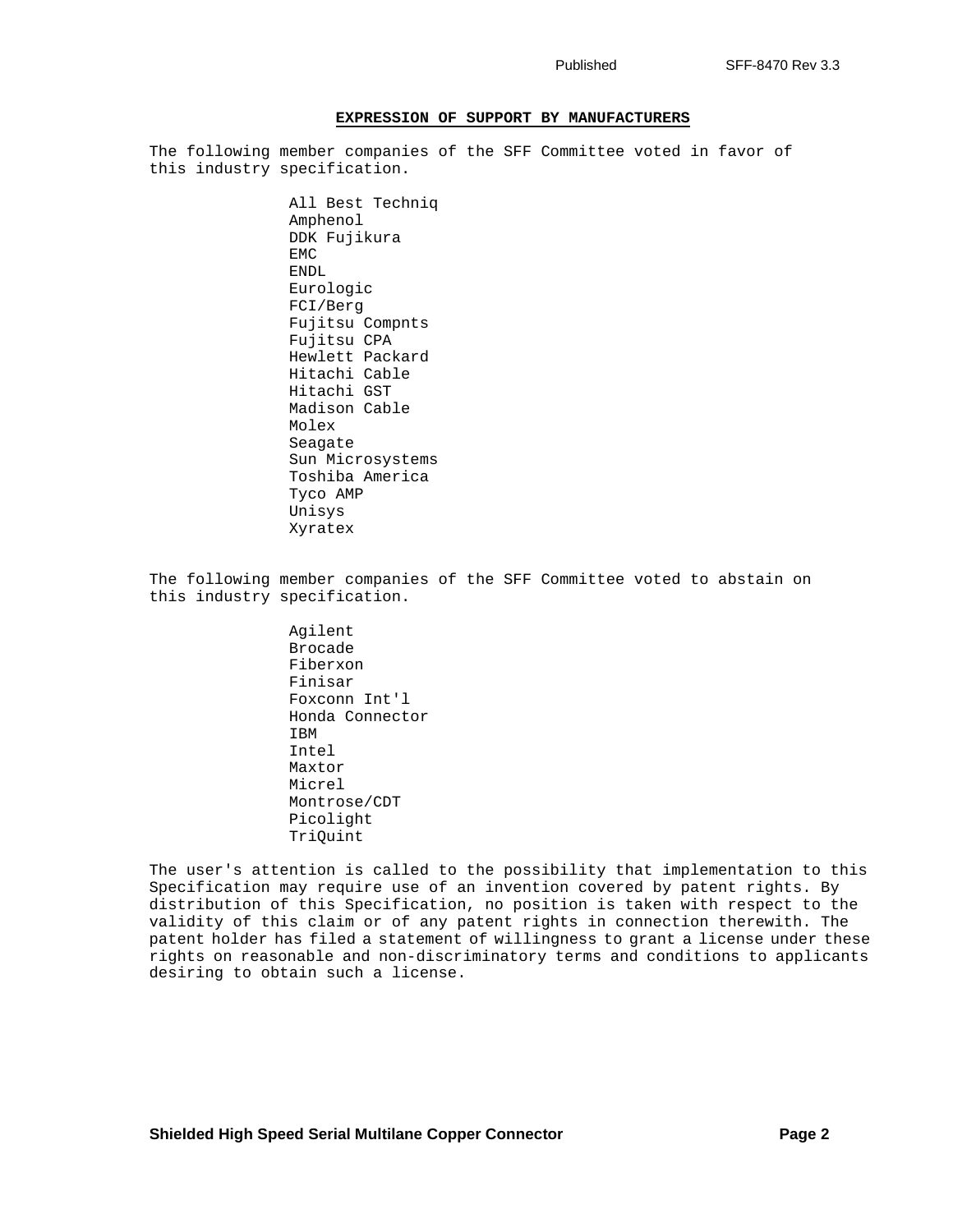Foreword

The development work on this specification was done by the SFF Committee, an industry group. The membership of the committee since its formation in August 1990 has included a mix of companies which are leaders across the industry.

When 2 1/2" diameter disk drives were introduced, there was no commonality on external dimensions e.g. physical size, mounting locations, connector type, connector location, between vendors.

The first use of these disk drives was in specific applications such as laptop portable computers and system integrators worked individually with vendors to develop the packaging. The result was wide diversity, and incompatibility.

The problems faced by integrators, device suppliers, and component suppliers led to the formation of the SFF Committee as an industry ad hoc group to address the marketing and engineering considerations of the emerging new technology.

During the development of the form factor definitions, other activities were suggested because participants in the SFF Committee faced more problems than the physical form factors of disk drives. In November 1992, the charter was expanded to address any issues of general interest and concern to the storage industry. The SFF Committee became a forum for resolving industry issues that are either not addressed by the standards process or need an immediate solution.

Those companies which have agreed to support a specification are identified in the first pages of each SFF Specification. Industry consensus is not an essential requirement to publish an SFF Specification because it is recognized that in an emerging product area, there is room for more than one approach. By making the documentation on competing proposals available, an integrator can examine the alternatives available and select the product that is felt to be most suitable.

SFF Committee meetings are held during T10 weeks (see www.t10.org), and Specific Subject Working Groups are held at the convenience of the participants. Material presented at SFF Committee meetings becomes public domain, and there are no restrictions on the open mailing of material presented at committee meetings.

Most of the specifications developed by the SFF Committee have either been incorporated into standards or adopted as standards by EIA (Electronic Industries Association), ANSI (American National Standards Institute) and IEC (International Electrotechnical Commission).

If you are interested in participating or wish to follow the activities of the SFF Committee, the signup for membership and/or documentation can be found at: www.sffcommittee.com/ie/join.html

The complete list of SFF Specifications which have been completed or are currently being worked on by the SFF Committee can be found at: ftp://ftp.seagate.com/sff/SFF-8000.TXT

If you wish to know more about the SFF Committee, the principles which guide the activities can be found at: ftp://ftp.seagate.com/sff/SFF-8032.TXT

Suggestions for improvement of this specification will be welcome. They should be sent to the SFF Committee, 14426 Black Walnut Ct, Saratoga, CA 95070.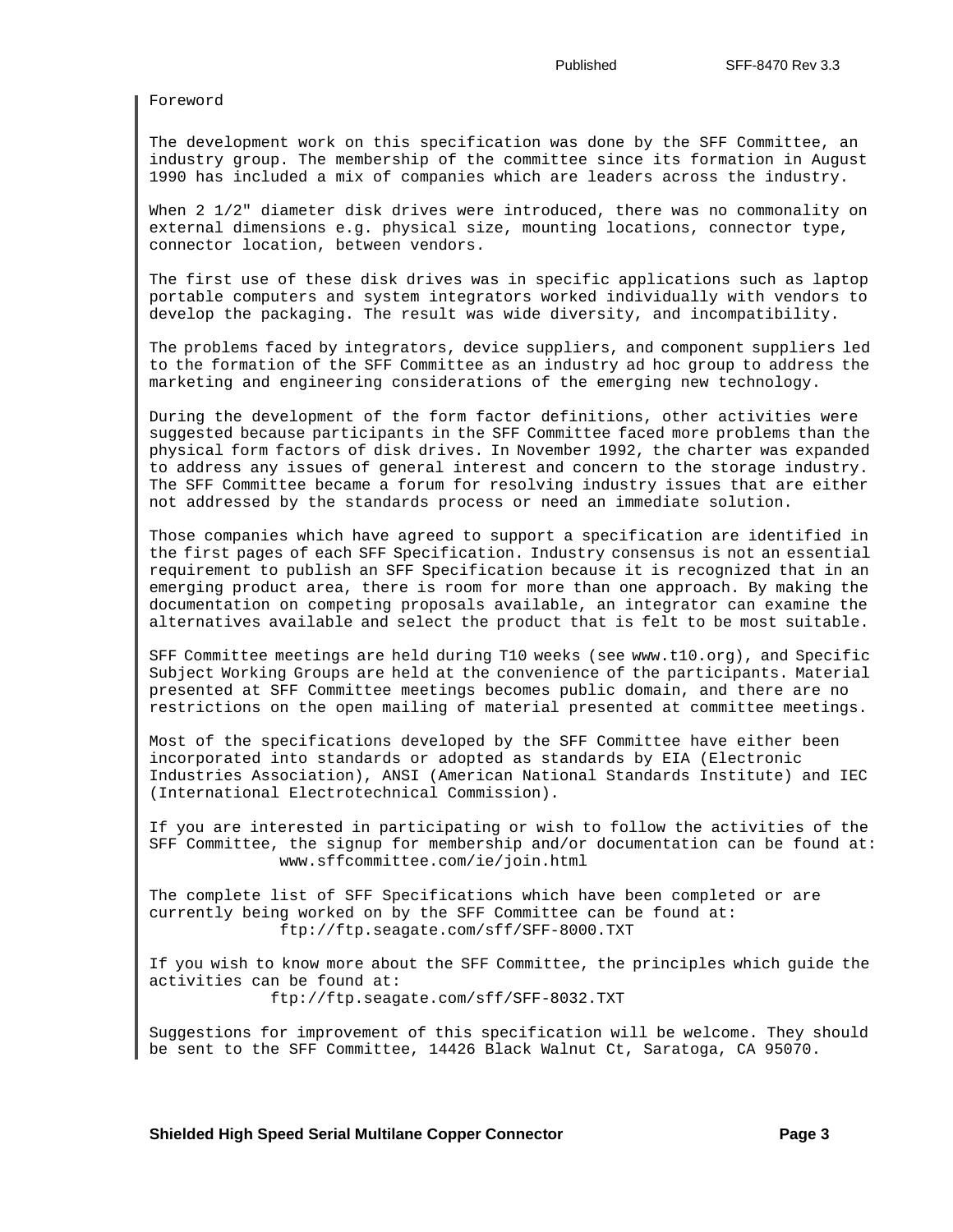**SFF Committee --** Shielded High Speed Serial Multilane Copper Connector

#### **1. Scope**

This specification defines the terminology and physical requirements for shielded four lane and twelve lane copper connections and complete connectors.

Such connectors are suitable for use in multi signal pair, high speed I/O applications in systems where physical space is limited and signal integrity is required.

### **1.1 Description of Clauses**

Clause 1 contains the Scope and Purpose. Clause 2 contains Referenced and Related Standards and SFF Specifications. Clause 3 contains the General Description Clause 4 contains the Definitions and Conventions Clause 5 contains Electrical cable plant and connector specifications

### **2. References**

The SFF Committee activities support the requirements of the storage industry, and it is involved with several standards.

#### **2.1 Industry Documents**

The following documents are relevant to this Specification.

- SFF-8410 High Speed Serial Testing for Copper Links

#### **2.2 SFF Specifications**

There are several projects active within the SFF Committee. The complete list of specifications which have been completed or are still being worked on are listed in the specification at ftp://ftp.seagate.com/sff/SFF-8000.TXT

#### **2.3 Sources**

Those who join the SFF Committee as an Observer or Member receive electronic copies of the minutes and SFF specifications (http://www.sffcommittee.com/ie/join.html).

Copies of ANSI standards may be purchased from the InterNational Committee for Information Technology Standards (http://tinyurl.com/c4psg).

Copies of SFF, T10 (SCSI), T11 (Fibre Channel) and T13 (ATA) standards and standards still in development are available on the HPE version of CD\_Access (http://tinyurl.com/85fts).

#### **3. General Description**

This specification defines the terminology and physical requirements for duplex shielded four lane and twelve lane copper connections and complete connectors. The performance requirements on cable assemblies that use the SFF-8470 connector system vary by application and are not specified in this document.

The description of a connector in this document does not assure that the specific component is actually available from connector suppliers. If such a connector

#### **Shielded High Speed Serial Multilane Copper Connector Algebra 2016 1998 1998 4**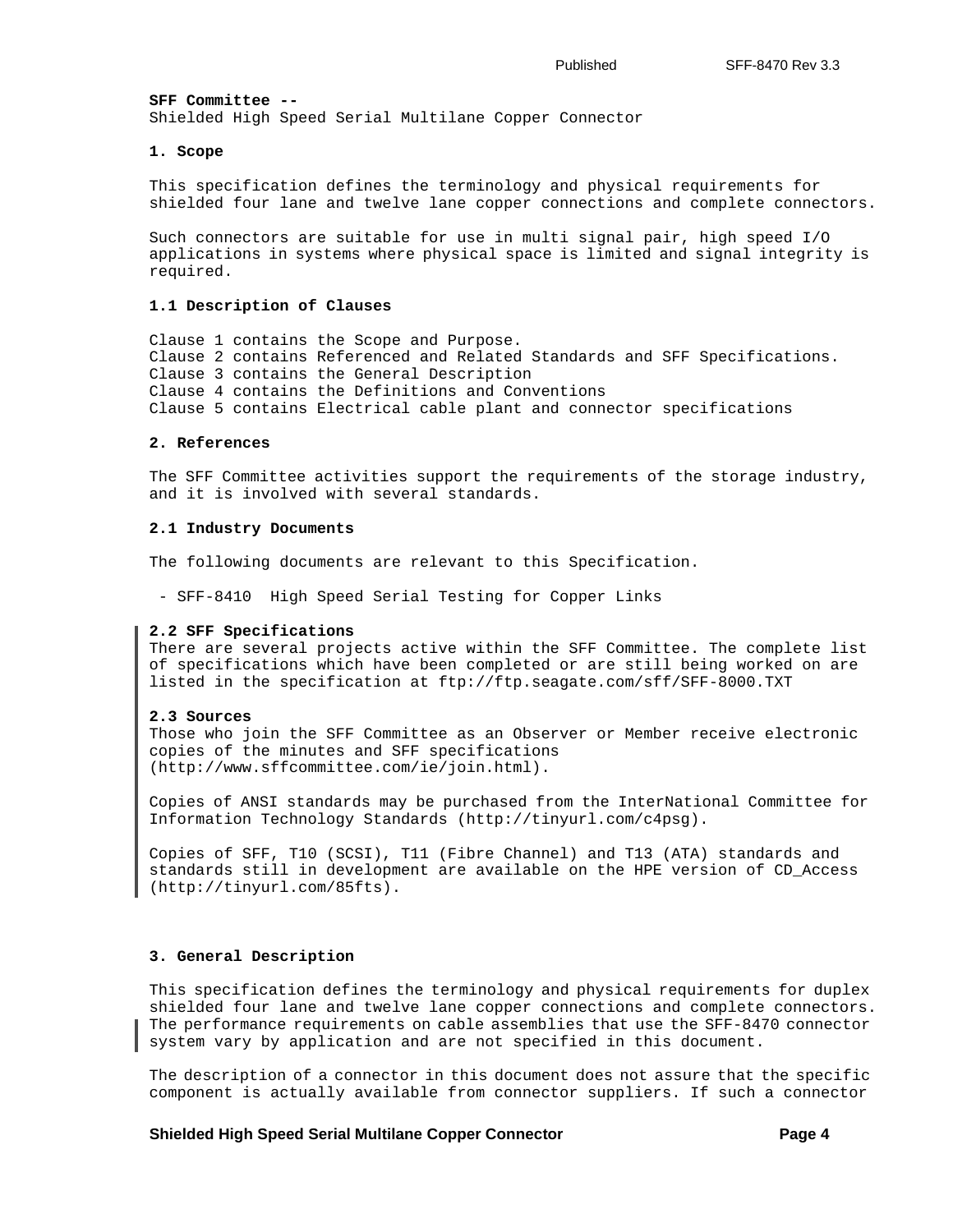is supplied it must comply with this specification to achieve interoperability between suppliers.

These connectors are used in multi-signal pair, high speed I/O applications for systems where physical space is limited and signal integrity is required. The high speed differential signal connector provides a cost effective alternative to the short length optical cables used in switches, hubs, servers and disk storage array applications.

- The Four Lane interface with latch allows up to 3 I/O ports on a PCI card
- The Four Lane interface with jack screw allows up to 2 I/O ports on a PCI card
- The Twelve Lane interface allows for 2 I/O ports on a PCI card

Connector retention is via latch or jack screws. The mating sides are the same for all connector versions of the same gender. The termination side of the connector is based on SMT designs for the board mount and cable mount.

The High Speed serial multilane copper connector is designed for operating speeds up to 5.0~10.0 Gbaud per line in a 100 Ohm differential environment. Higher speeds are also possible. The SFF-8470 connector system has a differential impedance of 100 +/-5 ohms. This requirement is similar to the impedance specifications for high quality 100 ohm balanced bulk cable. This matching allows the connector to appear as a extension of the bulk cable and to be used multiple times in the same link.

The shield connector mating interface provides an EMI-tight (Electro-Magnetic Interference) seal. The design minimizes crosstalk (less than 4%), minimum transmission line impedance discontinuity across the connector, and management of EMI (caused by the connector or its mating interface).

The transmission line impedance of the connector itself (not including the termination interface to the wire or board) matches the electrical media within the tolerances allowed for the media. This connection scheme may be used in multiple places within a cabling scheme, and is optimized for a 100 ohm environment.

The design is physically robust e.g. no pins to bend and the small size suits applications across a wide variety of applications, from notebooks to high end servers.

This document specifies the requirements on the mating and termination side of the connector to enable functional multiple sourcing of the complete connectors. The construction of the connectors between mating and termination sides are not specified by this document. The connectors specified are fully shielded at the mating interface with provisions for the backshell to connector interfaces. 10G Fiber Channel, 10G Ethernet, and InfiniBand presently incorporate requirements on the characteristic impedance and ability to transmit up to 5.0~10.0 Gbaud per copper line.

The high-speed electrical performance requirements for the connector and its electrical neighbourhood are specified in SFF-8410, which is hereby incorporated by reference into this document.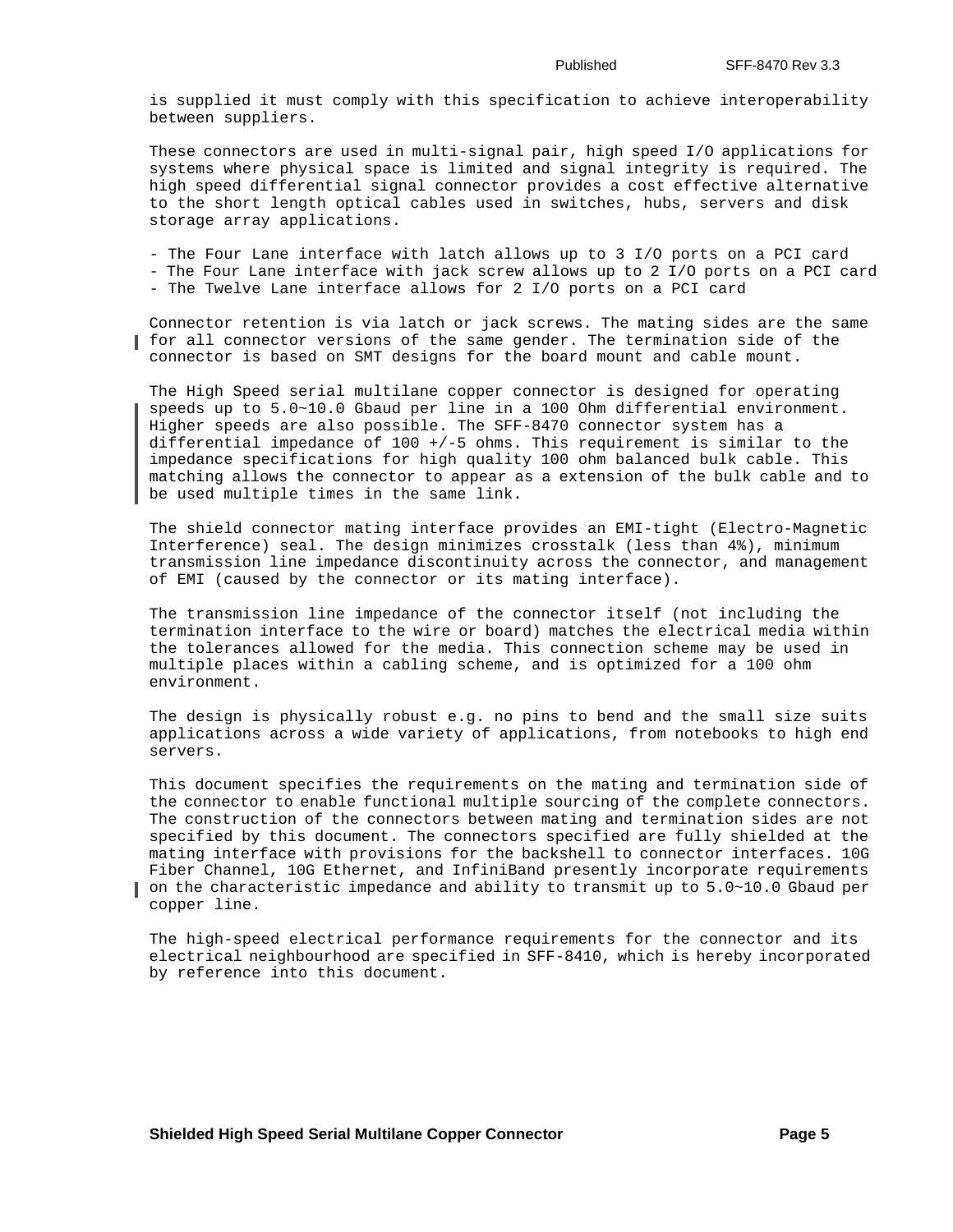### **4. Definitions and Conventions 4.1 Definitions**

For the purpose of SFF Specifications, the following definitions apply:

Board Termination Technologies: Surface mount single row, surface mount dual row, through hole, hybrid, straddle mount, pressfit.

Cable Termination: The attachment of wires to the termination side of a connector. Schemes commonly used in the industry are IDC (Insulation Displacement Contact), IDT (Insulation Displacement Termination), wire slots, solder, weld, crimp, braise, etc.

Contact mating sequence: Order of electrical contact during mating/unmating process. Other terms sometimes used to describe this feature are: contact sequencing, contact positioning, make first/break last, EMLB (early make late break) staggered contacts, and long pin / short pin.

Fixed: Used to describe the gender of the mating side of the connector that accepts its mate upon mating. This gender is frequently, but not always, associated with the common terminology "receptacle". Other terms commonly used are "female" and "socket connector". The term "fixed" is adopted from EIA standard terminology as the gender that most commonly exists on the fixed end of a connection, for example, on the board or bulkhead side. In this specification "fixed" is specifically used to describe the mating side gender illustrated in Figure 2.

Free: Used to describe the gender of the mating side of the connector that penetrates its mate upon mating. This gender is frequently, but not always, associated with the common terminology "plug". Other terms commonly used are "male" and "pin connector". The term "free" is adopted from EIA standard terminology as the gender that most commonly exists on the free end of a connection, for example, on the cable side. In this specification "free" is specifically used to describe the mating side gender illustrated in Figure 2.

Frontshell: That metallic part of a connector body that directly contacts the backshell or other shielding material that provides mechanical and shielding continuity between the connector and the cable media. Other terms sometimes there is a conflict between text and tables on a feature described as optional, the table shall be accepted as being correct.

Reserved: Where this term is used for defining the signal on a connector pin its actual function is set aside for future standardization. It is not available for vendor specific use. Where this term is used for bits, bytes, fields and code values; the bits, bytes, fields and code values are set aside for future standardization. The default value shall be zero. The originator is required to define a Reserved field or bit as zero, but the receiver should not check Reserved fields or bits for zero.

Right Angle: A connector design for use with printed circuit board assembly technology where the mating direction is parallel to the plane of the printed circuit board

Straight: A connector design for use with printed circuit board assembly technology where the mating direction is perpendicular to the plane of the printed

**Shielded High Speed Serial Multilane Copper Connector Connection Connection Connect Ave August 2 Rage 6**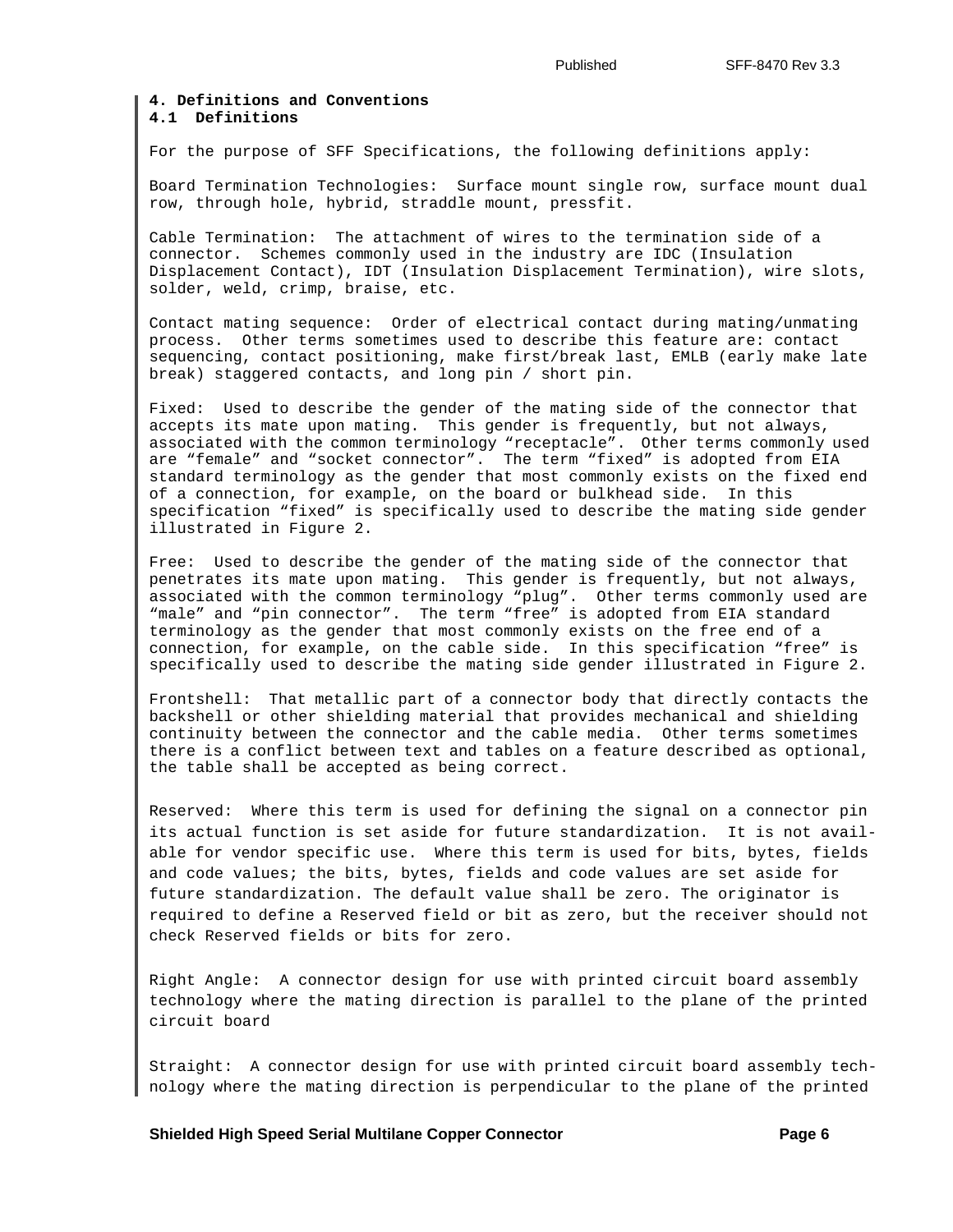circuit board

Surface mount: A connector design and a printed circuit board design style where the connector termination points do not penetrate the printed circuit board and are subsequently soldered to the printed circuit board

Termination side: The side of the connector opposite the mating side that is used for permanently attaching conductors to the connector. Due to pin numbering differences between mating side genders the termination side shall always be specified in conjunction with a mating side of a specific gender. Other terms commonly used in the industry are: back end, non-mating side, footprint, pc board side, and post side

Through hole: A connector design and a printed circuit board design style where the connector termination points penetrates the printed circuit board and are subsequently soldered to the printed circuit board. For the purpose of SFF Specifications, the following definitions apply:

#### **4.2 Conventions**

The American convention of numbering is used i.e., the thousands and higher multiples are separated by a comma and a period is used as the decimal point. This is equivalent to the ISO/IEC convention of a space and comma.

| American: | ISO:  |
|-----------|-------|
| 0.6       | 0.6   |
| 1,000     | 1 000 |

#### **5 Electrical cable assembly plant and connector specifications**

### **5.1 Shielding**

Cable assemblies shall have a transfer impedance through the shield(s) of less than 100 mohm/m from DC through 3.1875 Gbaud/2 equivalent frequency and shall meet the common mode power transfer, requirements specified in SFF-8410 over the same frequency range.

Cable shield(s) on inter-enclosure cables shall be grounded through the bulkhead connector shell(s) on both ends.

#### **5.2 Bulk Cable interoperability**

All styles of balanced bulk cables are interoperable; i.e., electrically compatible with minor impact on TxRx Connection-length capability when intermixed. The unbalanced (coaxial) cables are also interoperable. Interoperability implies that the transmitter and receiver level and timing specifications are preserved, with the trade-off being distance capability in an intermixed system. Any electrically compatible, interoperable unbalanced or balanced cables may be used to achieve goals of longer distance, higher data rate, or lower cost as desired in the system implementation, if they are connector, impedance, and propagation mode compatible.

When bulk cable types are mixed, it is the responsibility

#### **Shielded High Speed Serial Multilane Copper Connector Connection Connection Connect Ave Ave Ave Ave Ave Ave Ave**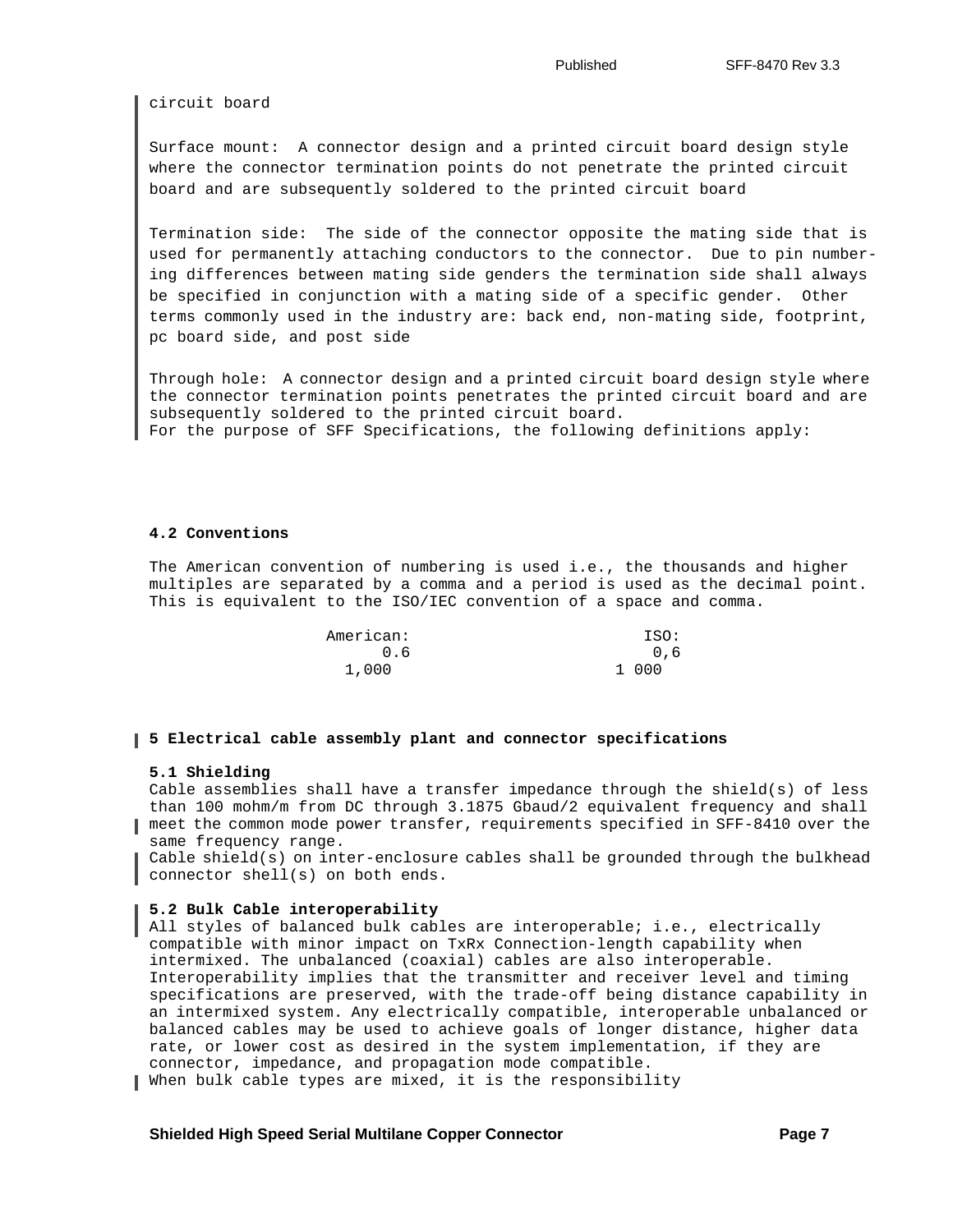of the implementer to validate that the lengths of cable used do not distort the signal.

At transmission rates of 3125,0 Mbaud or greater, particular attention must be given to the transition between cable segments. No more than four connection points should be present from the transmitter to the receiver

### **5.3 Connector descriptions**

### **5.3.1 Ratings**

<span id="page-7-1"></span>The ratings of this connector are shown in the [Table 1.](#page-7-1)

| Items             | Specifications        |
|-------------------|-----------------------|
| 1) Current rating | 0.5A /contact         |
| 2) Voltage rating | 30V AC/contact        |
| 3) Temperature    | $-20$ $-+85$ degree C |
| 4) Humidity       | 80% RH max.           |

#### **Table 1 – Connector ratings**

#### **5.3.2 Mounting Method**

Recommended PCB for fixed genders (Receptacles) are shown as [Table 2.](#page-7-0)

#### **Table 2 – Suitable PCB**

<span id="page-7-0"></span>

|                           | Board thickness     | Recommended Characteristic impedance |  |
|---------------------------|---------------------|--------------------------------------|--|
| Receptacle mounting board | 1.6mm, 2.4mm, 4.0mm | Differential impedance; 100 ohms     |  |

#### **5.3.3 Initial Performance**

#### **5.3.3.1 Electrical characteristics**

This connector system, not including cable, shall meet the performance requirements shown in [Table 3,](#page-8-0) these requirements show electrical characteristics.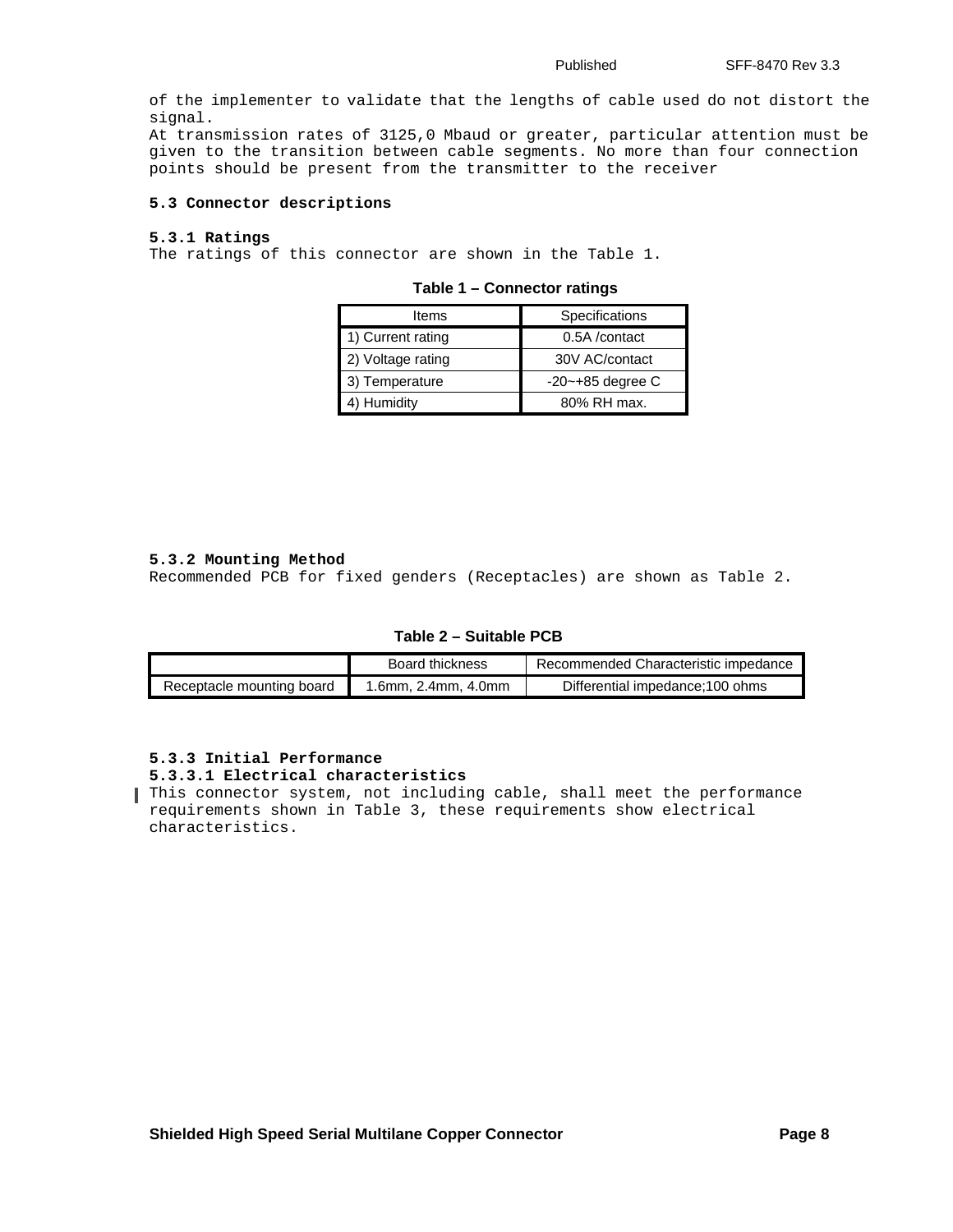|  |  | Table 3 - Electrical characteristics |
|--|--|--------------------------------------|
|--|--|--------------------------------------|

<span id="page-8-0"></span>

| Items                                                                     | <b>Test Conditions</b>                                                                                                                                                                                                                                                                                                                                                                                              | Specifications                                                                                                   |
|---------------------------------------------------------------------------|---------------------------------------------------------------------------------------------------------------------------------------------------------------------------------------------------------------------------------------------------------------------------------------------------------------------------------------------------------------------------------------------------------------------|------------------------------------------------------------------------------------------------------------------|
| 1) Low level Contact resistance<br>with conductor resistance -<br>Initial | EIA -364-23<br>20 mV DC, 10 mA                                                                                                                                                                                                                                                                                                                                                                                      | 80m ohms maximum                                                                                                 |
| 2) Insulation resistance                                                  | 100V DC                                                                                                                                                                                                                                                                                                                                                                                                             | $103$ M ohms minimum<br>Between adjacent contacts                                                                |
| 3) Dielectric withstanding<br>voltage                                     | 300V/min. DC for 1 minute                                                                                                                                                                                                                                                                                                                                                                                           | No defect between adjacent<br>contacts                                                                           |
| 4) Differential impedance<br>(Connector area)                             | EIA 364-108<br>Rise time: 70ps (20-80%) Includes-<br>connector cable to connector interface<br>and board termination pads and vias)                                                                                                                                                                                                                                                                                 | 90~110 ohms (distribution)<br>100+/-5 ohms (distribution of<br>average value)                                    |
| 5) Within pair skew                                                       | EIA 364-103                                                                                                                                                                                                                                                                                                                                                                                                         | 5ps maximum (By design)                                                                                          |
| 6) Near end crosstalk                                                     | <b>SFF 8410</b><br>Rise time: 70ps (20~80%)<br>Rise Time measurement point: at the<br>connector. Use test fixture for calibration<br>of rise time as shown in Figure 1.                                                                                                                                                                                                                                             | 4% maximum measured differen-<br>tially with all adjacent neighbor<br>pairs driven at 70ps (20~80%)rise<br>time. |
| 7) Insertion Loss                                                         | FIA-364-101<br>Measure the return loss of the test fixture<br>with open end for calibration as shown in<br>Figure 2. Measure the return loss of the<br>connector system with test fixtures with<br>open end as shown in Figure 3. Divide the<br>connector with test fixtures return loss by<br>the fixture return loss=1/2 of the divided<br>return loss from above.<br>Recommendation: 4-port Network A<br>nalyzer | 1.0 dB maximum<br>(Frequencies up to 1.6 GHz)                                                                    |



 **Figure 1 – Near end crosstalk Test Fixture**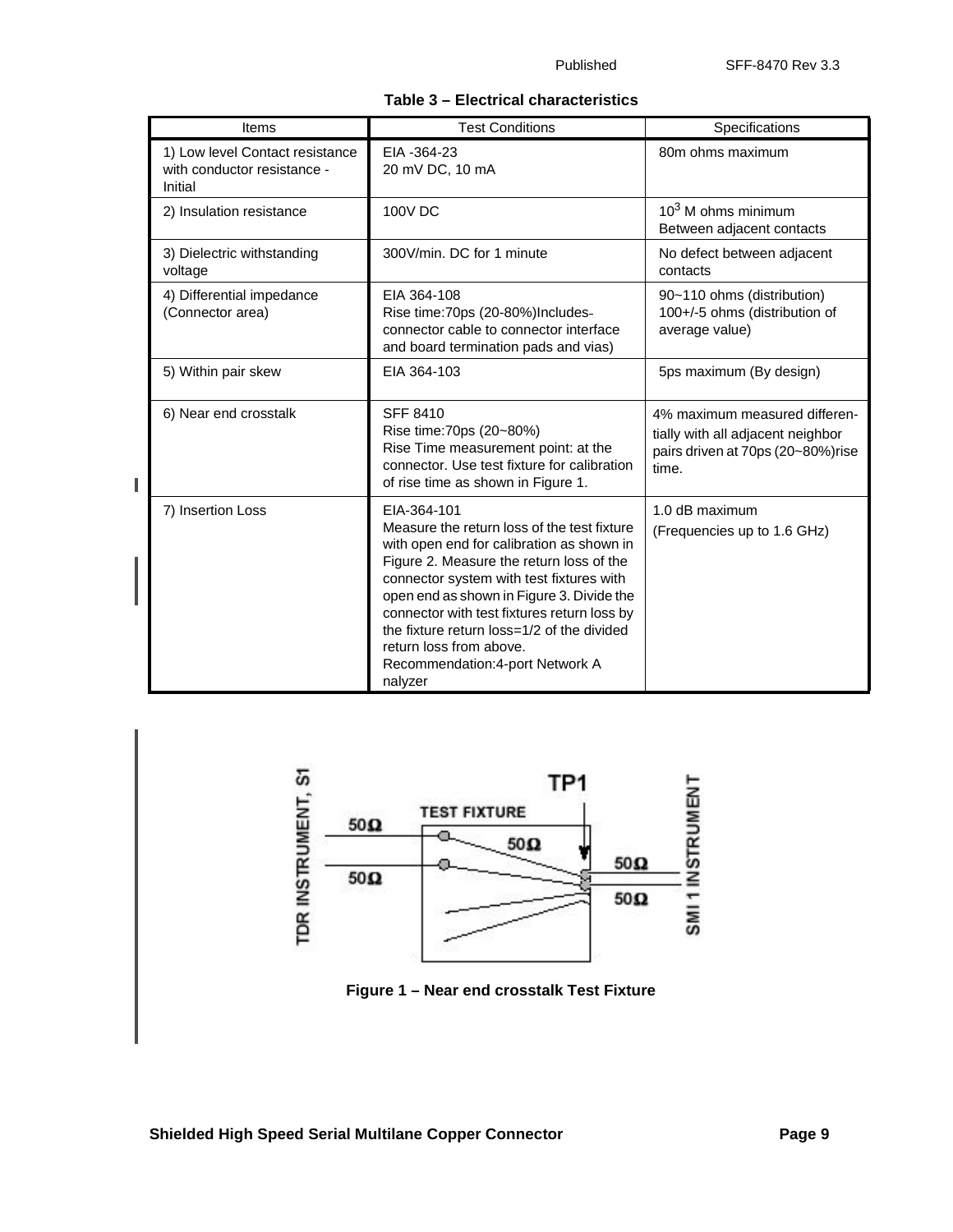





 **Figure 3 – Return Loss Test Fixture with connector** 

# **5.3.3.2 Mechanical performance**

П

This connector system, not including cable, shall meet the performance requirements shown in [Table 4](#page-9-0) and [Table 5,](#page-10-0) these requirements show mechanical characteristics.

 **Table 4 – Mechanical performance**

<span id="page-9-0"></span>

| <b>Items</b>        | <b>Test Conditions</b>                       | <b>Specifications</b> |  |
|---------------------|----------------------------------------------|-----------------------|--|
| 1) Durability       | EIA-364-23                                   | 250 cycles            |  |
| 2) Insertion force  | Measurement speed;10mm per minute<br>maximum | See Table 5           |  |
| 3) Withdrawal Force | Measurement speed:10mm per minute<br>maximum | See Table 5           |  |

**5.3.4 Environmental performance**

**Shielded High Speed Serial Multilane Copper Connector Page 10** Page 10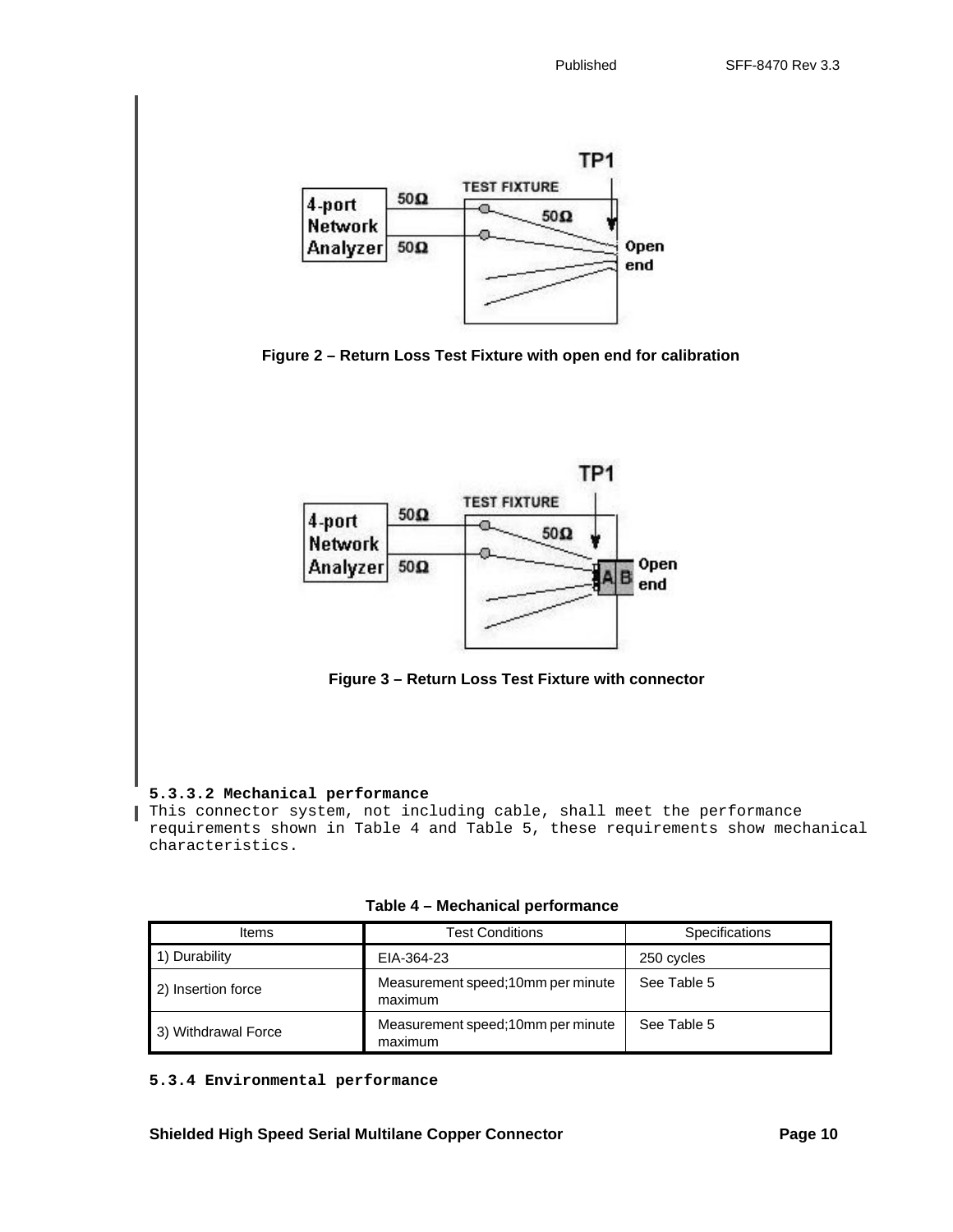### **Table 5 – Insertion and withdrawal force**

| Items                        |      | 12X  |
|------------------------------|------|------|
| Insertion Force (N maximum)  | 55.5 | 73.0 |
| Withdrawal Force (N maximum) | 49.0 | 59.0 |

<span id="page-10-0"></span>[Table 6](#page-10-1) lists the minimum test criteria for this connector system. It is recommended that the appropriate test groups specified in EIA-364-1000.01 be used for qualification testing.

 **Table 6 – Environmental check item content** 

<span id="page-10-1"></span>

| <b>Test Items</b>                   | <b>Test Conditions</b>                                 | Specifications                                                                                                                                                                                                                                                                                                                       |
|-------------------------------------|--------------------------------------------------------|--------------------------------------------------------------------------------------------------------------------------------------------------------------------------------------------------------------------------------------------------------------------------------------------------------------------------------------|
| 1) Durability                       | EIA-364-23                                             | 250 cycles                                                                                                                                                                                                                                                                                                                           |
| 2) Vibration                        | EIA-364-28D, condition VII, test<br>condition letter D |                                                                                                                                                                                                                                                                                                                                      |
| 3) Thermal shock                    | EIA-364-32C, condition I                               | $-55$ ~ $+85$ degree C                                                                                                                                                                                                                                                                                                               |
| 4) Temperature life                 | EIA-364-17B, method A                                  |                                                                                                                                                                                                                                                                                                                                      |
| 5) Thermal disturbance              |                                                        | Cycle the connector system between 15+/-3<br>degree C and 85+/-3 degree, as measured on<br>the part. Ramps should be a minimum of 2<br>degree C per minute, and dwell times should<br>insure that the contacts reach the<br>temperature extremes (a minimum of 5<br>minutes). Humidity is not controlled. Perform<br>10 such cycles. |
| 6) Cyclic temperature &<br>humidity | EIA-364-31B                                            |                                                                                                                                                                                                                                                                                                                                      |
| 7) Mixed flowing gas                | EIA 364-65, Class IIA option 2                         | Exposure time: 7 days                                                                                                                                                                                                                                                                                                                |

NOTE – The qualification test, in accordance with EIA-364-1000.01, should be using following conditions. I

NOTE – 50 mating cycles preconditioning.

NOTE – Unmated exposure, option 2 mixed flowing gas exposure.

NOTE – Five year product life.

Π

NOTE – Field operating temperature range up to 60 degree C.

NOTE – In [Table 6,](#page-10-1) detailed test conditions within process of each test groups of EIA-364-1000.01 are shown.

# **5.3.5 Environmental performance (After test)**

This connector system, not including cable, should satisfy the minimum performance indicated in the Table 7

# **Table 7 – Environmental Performance (After Test)**

NOTE – On the Table 7, items with "Y" should be measured / observed. Items with "N" should not be required measurement or observation.

# **5.4 Contact assignment and keying**

### **5.4.1 Free gender (Plug)**

A free gender (plug) with latches is shown in [Figure 4.](#page-12-0) The upper one has keys/slots. The lower one has no key slot. A without-key-slot free gender (plug) has no intermatability with any fixed gender (receptacle) that have keys. A free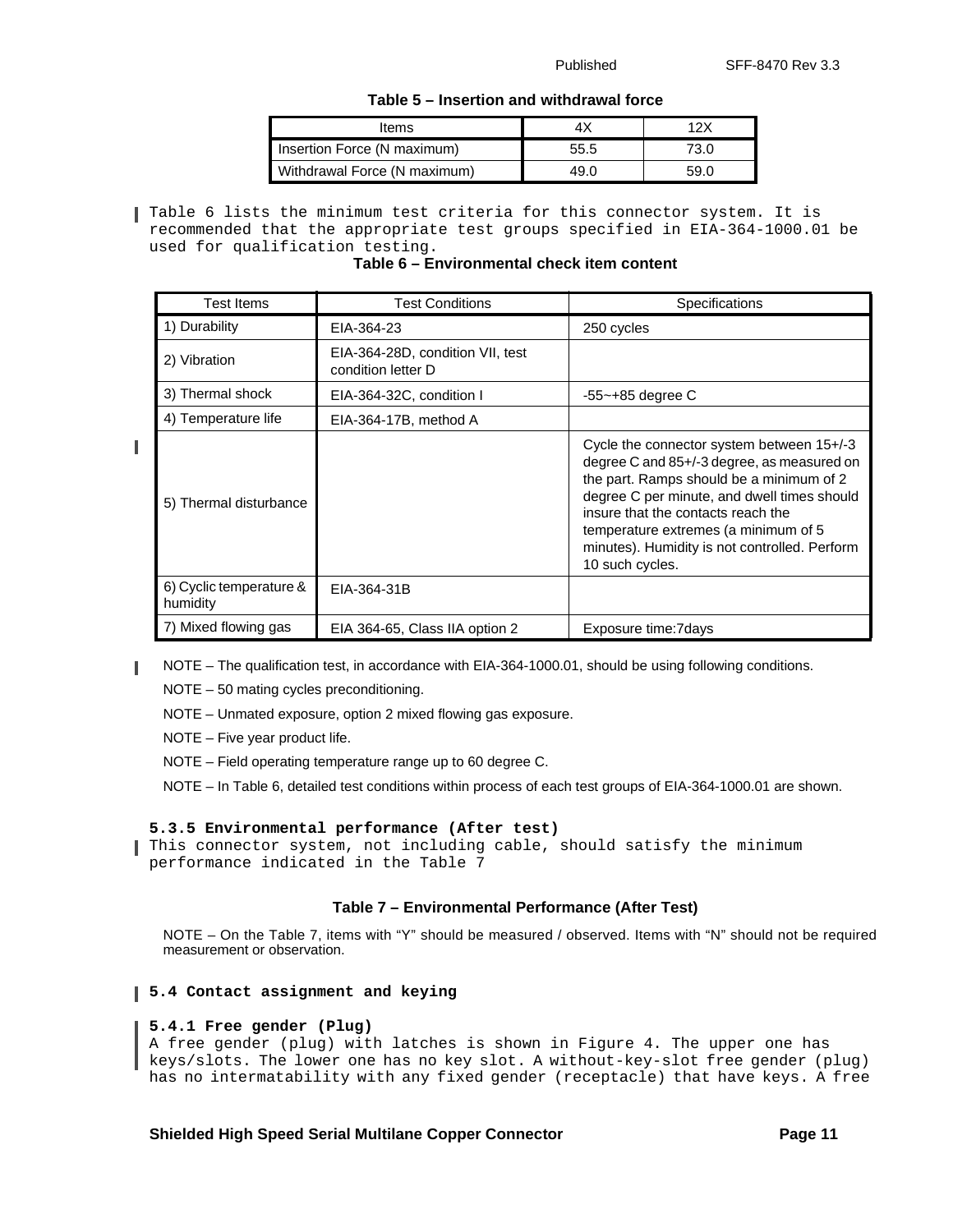Published SFF-8470 Rev 3.3

| <b>Items</b>                           | Insertion<br>withdrawal<br>force | Contact<br>resistance                                   | <b>Insulation</b><br>resistance | <b>Dielectric</b><br>withstanding<br>voltage      | Appearance<br>check           |
|----------------------------------------|----------------------------------|---------------------------------------------------------|---------------------------------|---------------------------------------------------|-------------------------------|
| Condition                              | Satisfy Table 5.                 | Resistance<br>change should<br>be 20 m ohms<br>maximum. | 100 M ohms<br>minimum.          | Same as initial.<br>There should<br>be no defect. | There should be<br>no defect. |
| 1) Durability                          | Y                                | Y                                                       | N                               | N                                                 | Υ                             |
| 2) Vibration                           | N                                | Υ                                                       | N                               | N                                                 | Υ                             |
| 3) Thermal<br>shock                    | Y                                | Υ                                                       | Y                               | Y                                                 | Y                             |
| 4) Temperature<br>life                 | Y                                | Υ                                                       | N                               | N                                                 | Y                             |
| 5) Thermal<br>disturbance              | Υ                                | Y                                                       | N                               | N                                                 | Y                             |
| 6) Cyclic<br>temperature &<br>humidity | N                                | Y                                                       | Υ                               | Υ                                                 | Υ                             |
| 7) Mixed flowing<br>gas                | N                                | Υ                                                       | N                               | N                                                 | Υ                             |

gender (plug) with jack screws is shown in [Figure 5.](#page-13-0) The upper one has keys/slots. The lower one has no key slot. A without-key-slot free gender (plug) has no intermatability with any fixed genders (receptacles) that have keys. Standard cable assemblies shall have free genders (plugs) at both ends of the cable. The cable connector shall be the free gender (plug) while the bulkhead connector shall be the fixed gender (receptacle).

The free gender (plug) shall be mounted on the cable. The free gender (plug) contact numbering is shown in Figure 9.

Mechanical details of free gender (plug) are referred in [Table 10.](#page-16-0) Alternative methods of latching may be used other than a lanyard.

### **5.4.2 Fixed gender (Receptacle)**

A fixed gender (receptacle) with latches is shown in [Figure 4.](#page-12-0) A fixed gender (receptacle) with jack screws is shown in [Figure 5](#page-13-0). The fixed gender (receptacle) contact numbering is shown in Figure 9. Mechanical details of the fixed gender (receptacle) are referred in [Table 10.](#page-16-0)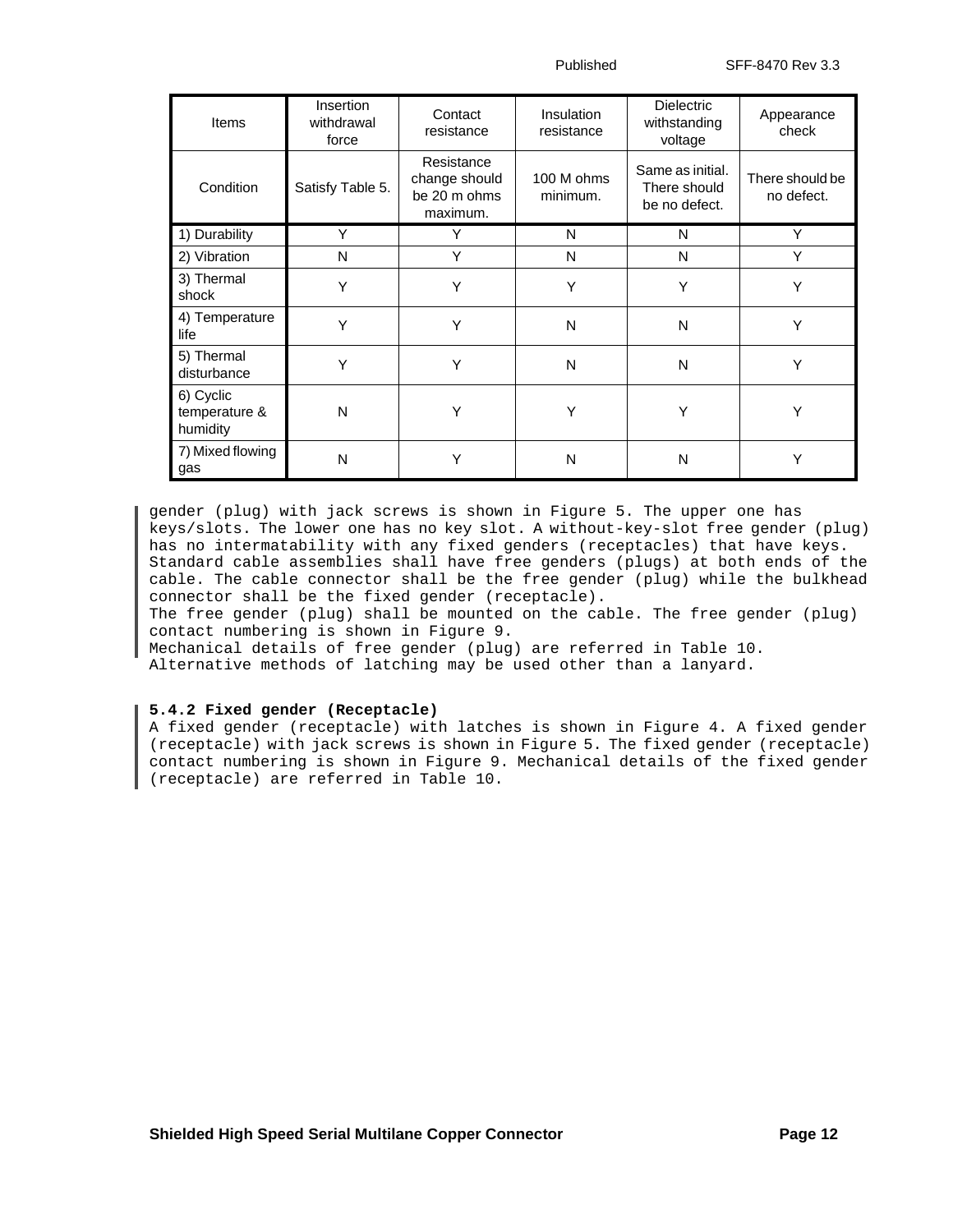

<span id="page-12-0"></span>I

 **Figure 4 – General View of Latch Fixed Gender (Plug)**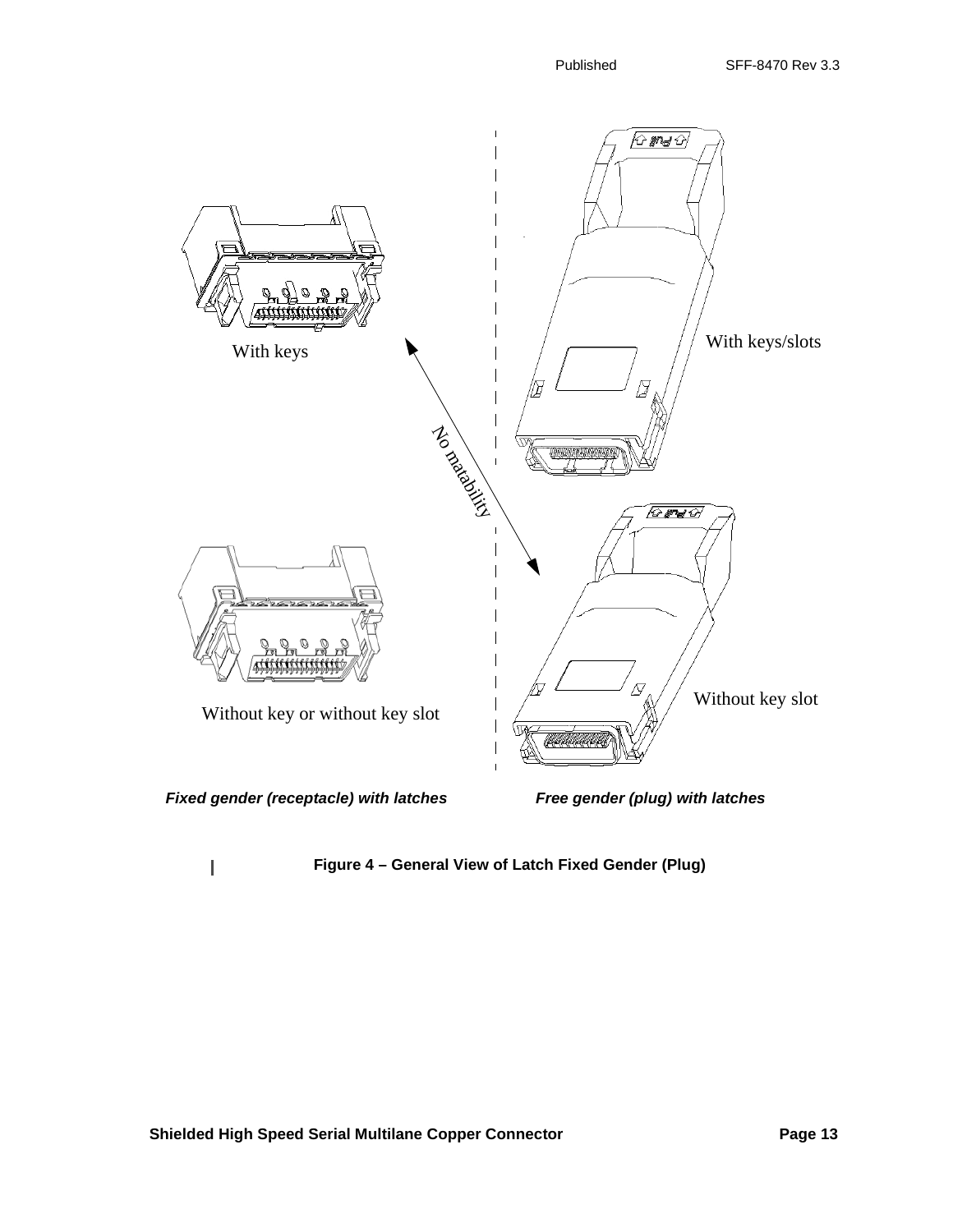

# **Figure 5 – General View of Jack Screw Fixed Gender (Receptacle)**

<span id="page-13-0"></span>I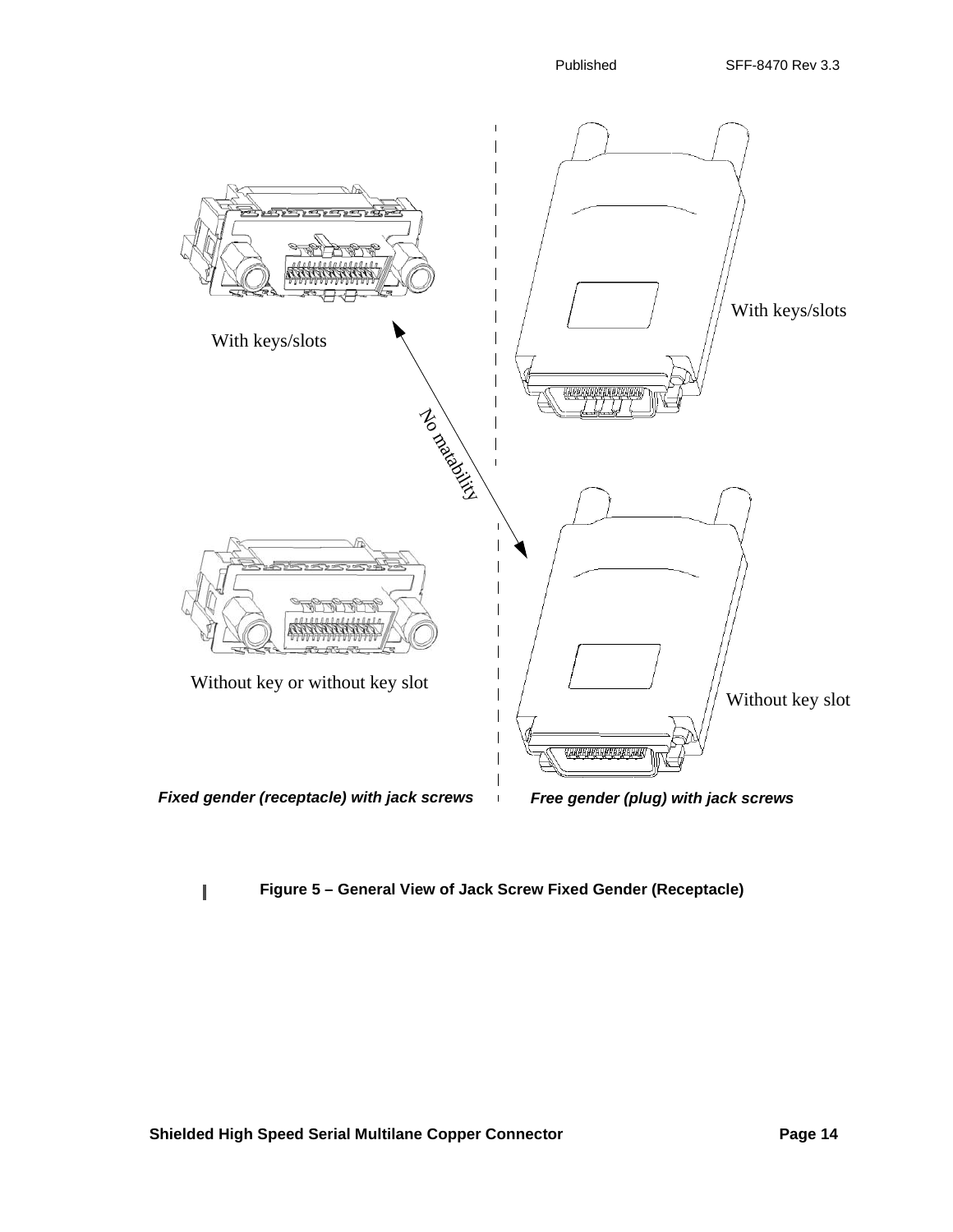### **5.4.3 Keying(Between Latch and Jack screw)**

<span id="page-14-0"></span> $\begin{array}{c} \hline \end{array}$ 

Keying is given by back shell design to prevent intermatability between latch and jack screw as shown in [Figure 6.](#page-14-0)



 **Figure 6 – No Matability between Latch and Jackscrew**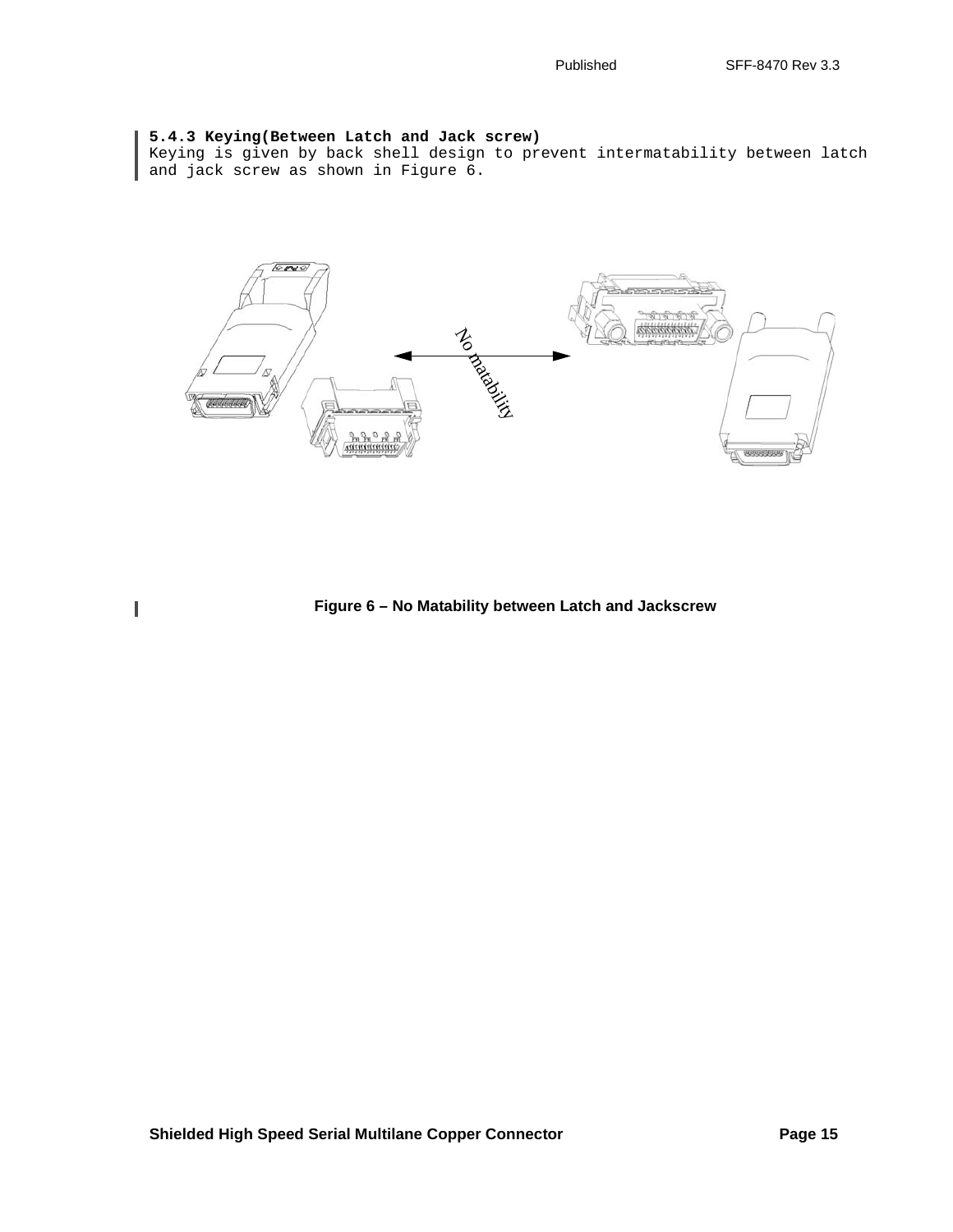# **5.4.4 Keying (Latch type)**

Examples of Latch type key assignments are shown in [Figure 7](#page-15-3) and [Table 8.](#page-15-0)



Fixed gender (Receptacle) Free gender (Plug)

 **Figure 7 – Key assignment (Latch type)**

<span id="page-15-3"></span><span id="page-15-0"></span>

| ۰ |  |
|---|--|
|   |  |
|   |  |
|   |  |
|   |  |

# **Table 8 – Key assignment (Latch type)**

| No. | Inserted keys (Receptacle) | Inserted Keys (Plug) | <b>Note</b>     |
|-----|----------------------------|----------------------|-----------------|
|     | None                       | None                 | No polarization |
|     | 4,5                        | 1,2,3,6              |                 |
|     | None                       | All (No slot)        |                 |

# **5.4.5 Keying (Jack Screw type)**

Examples of Jack Screw type key assignments are shown in [Figure 8](#page-15-2) and [Table 9.](#page-15-1)





Fixed gender (Receptacle) Free gender (Plug)

<span id="page-15-1"></span>

<span id="page-15-2"></span>I

 **Figure 8 – Key assignment (Jack Screw type)**

| No.            | Inserted keys (Socket) | Inserted Keys (Plug) | Note            |
|----------------|------------------------|----------------------|-----------------|
| 1              | None                   | None                 | No polarization |
| 2              | 1, 3, 7                | 2,4,5,6              |                 |
| 3              | 1,4,6                  | 2,3,5,7              |                 |
| $\overline{4}$ | 2,4,5                  | 1,3,6,7              |                 |
| 5              | 2,6,7                  | 1,3,4,5              |                 |
| 6              | 3,5,6                  | 1,2,4,7              |                 |
| 7              | None                   | All (No Slot)        |                 |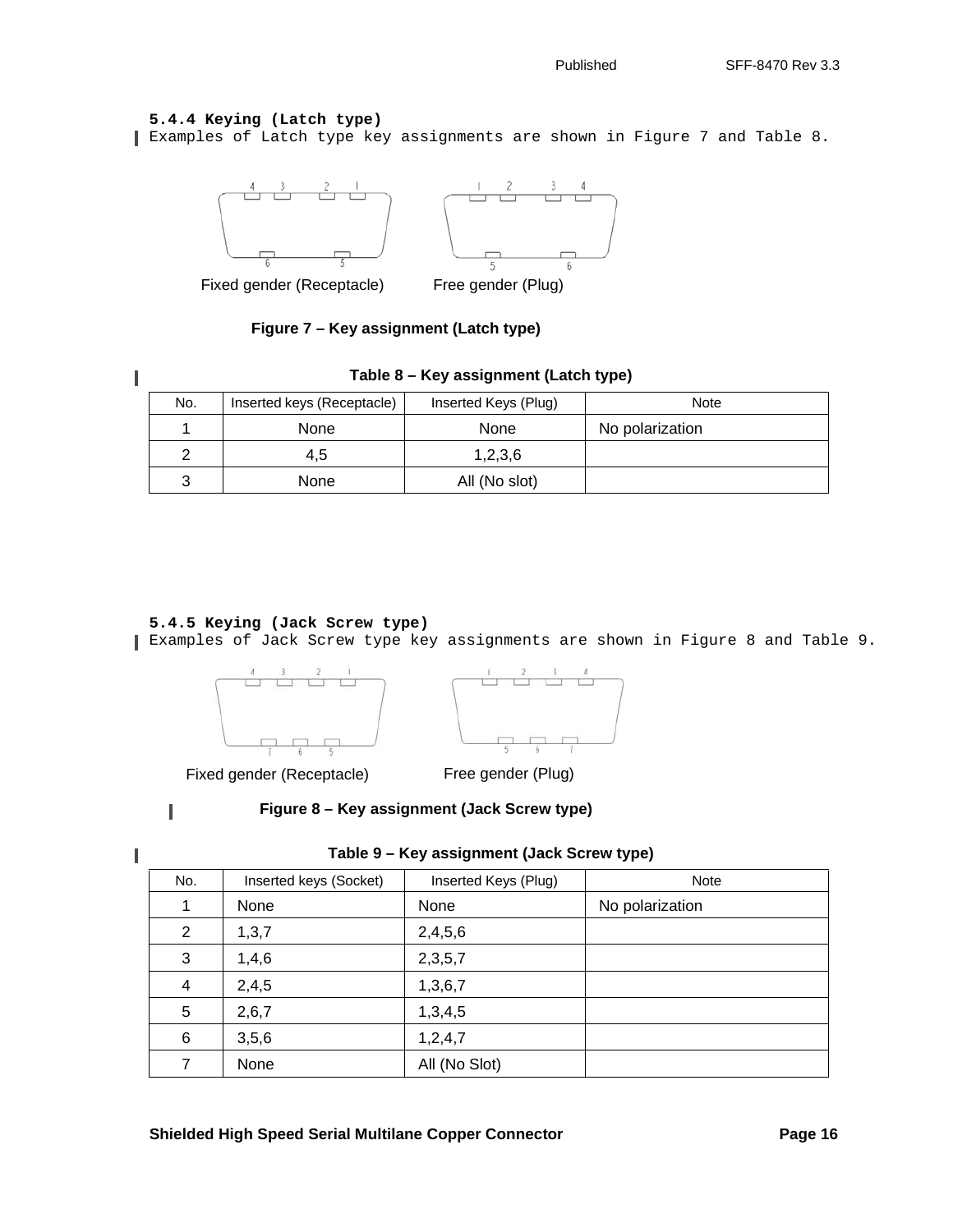### **5.5 Dimensional requirements**

### **5.5.1 Complete options**

The complete options listed in this section are supported in this document. The free gender (plug) and the fixed gender (receptacle) options are listed in the [Table 10.](#page-16-0)

<span id="page-16-0"></span>

|   |       | Connector type                                                  | Chapter | Overview | Contact<br>Number | Outline   | Termination<br>side | Panel cutout/<br>Assembly |
|---|-------|-----------------------------------------------------------------|---------|----------|-------------------|-----------|---------------------|---------------------------|
| I |       | Latch Plug<br>(Without Key Slot)                                | 5.6.1   | Figure 4 | Figure 9          | Figure 9  | <b>NA</b>           | <b>NA</b>                 |
|   |       | Latch Plug<br>(With key Slots/Wlthout Key)                      | 5.6.2   | Figure 4 | Figure 9          | Figure 10 | <b>NA</b>           | <b>NA</b>                 |
| Π |       | Latch Plug<br>(With Keys/slots)                                 | 5.6.3   | Figure 4 | Figure 9          | Figure 11 | <b>NA</b>           | <b>NA</b>                 |
| ı | Free  | Jack Screw Plug<br>(Without key slot)                           | 5.7.1   | Figure 5 | Figure 9          | Figure 12 | <b>NA</b>           | <b>NA</b>                 |
|   |       | Jack Screw Plug<br>(With key Slots/Wlthout Keys)                | 5.7.2   | Figure 5 | Figure 9          | Figure 13 | <b>NA</b>           | <b>NA</b>                 |
|   |       | Jack Screw Plug<br>(With keys/slots)                            | 5.7.3   | Figure 5 | Figure 9          | Figure 14 | <b>NA</b>           | <b>NA</b>                 |
| ı |       | Latch Receptacle<br>(Without Key)                               | 5.8.1   | Figure 4 | Figure 9          | Figure 15 | Figure 17           | Figure 20                 |
| ı |       | Latch Receptacle<br>(With Keys)                                 | 5.8.2   | Figure 4 | Figure 9          | Figure 16 | Figure 17           | Figure 20                 |
| ı |       | Latch Receptacle<br>(With free positioning posts)               | 5.8.4   | Figure 4 | Figure 9          | Figure 18 | Figure 19           | Figure 20                 |
| Π |       | Latch Receptacle<br>(With force fitting positioning posts)      | 5.8.4   | Figure 4 | Figure 9          | Figure 18 | Figure 19           | Figure 20                 |
| ı | Fixed | <b>Jack Screw Receptacle</b><br>(Without Key)                   | 5.9.1   | Figure 5 | Figure 9          | Figure 21 | Figure 23           | Figure 26                 |
| ш |       | Jack Screw Receptacle<br>(With Keys)                            | 5.9.2   | Figure 5 | Figure 9          | Figure 22 | Figure 23           | Figure 26                 |
| ш |       | Jack Screw Receptacle<br>(With free positioning posts)          | 5.9.4   | Figure 5 | Figure 9          | Figure 24 | Figure 25           | Figure 26                 |
| Π |       | Jack Screw Receptacle<br>(With force fitting positioning posts) | 5.9.4   | Figure 5 | Figure 9          | Figure 24 | Figure 25           | Figure 26                 |

# **Table 10 – Connector Options**

**5.6 Latch Plug Dimensional requirements**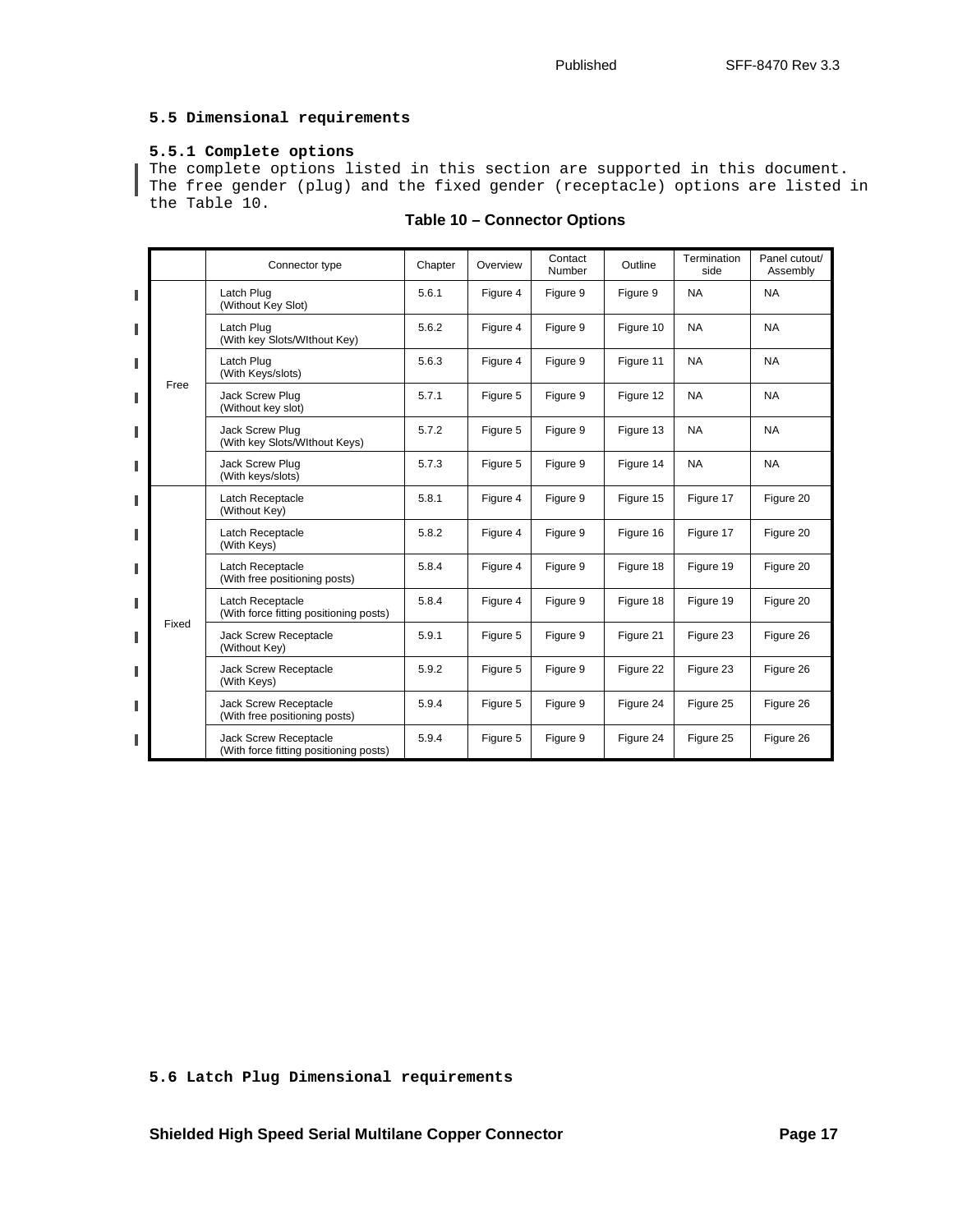### **5.6.1 Latch Plug (Without Key Slot)**



NOTE – Each dimension is indicated in [Table 11](#page-17-1) NOTE – Alternative methods of latching may be used other than a lanyard.

<span id="page-17-0"></span> $\blacksquare$ 

 **Figure 9 – Latch Plug dimensions (Without key slot)**

<span id="page-17-1"></span>

| TYPF | m       | . . | D <sub>1</sub> | D2<br>- | P3   | P4   | P <sub>5</sub> | P6         | P <sub>10</sub> |
|------|---------|-----|----------------|---------|------|------|----------------|------------|-----------------|
| 4X   | $1 - 8$ | ~9  | 13.85          | 11.85   | 10.5 | 12.0 | 15.0           | 75:′       | $14.4*$         |
| 12X  | $-24$   | ~25 | 37.85          | 35.85   | 34.5 | 36.0 | 39.0           | l.75<br>41 | $24.0**$        |

NOTE – \* Recommendation:14.4mm(TYP), Reference: 16.0mm maximum.

NOTE – \*\*Recommendation:21.0mm(TYP), Reference: 22.0mm maximum.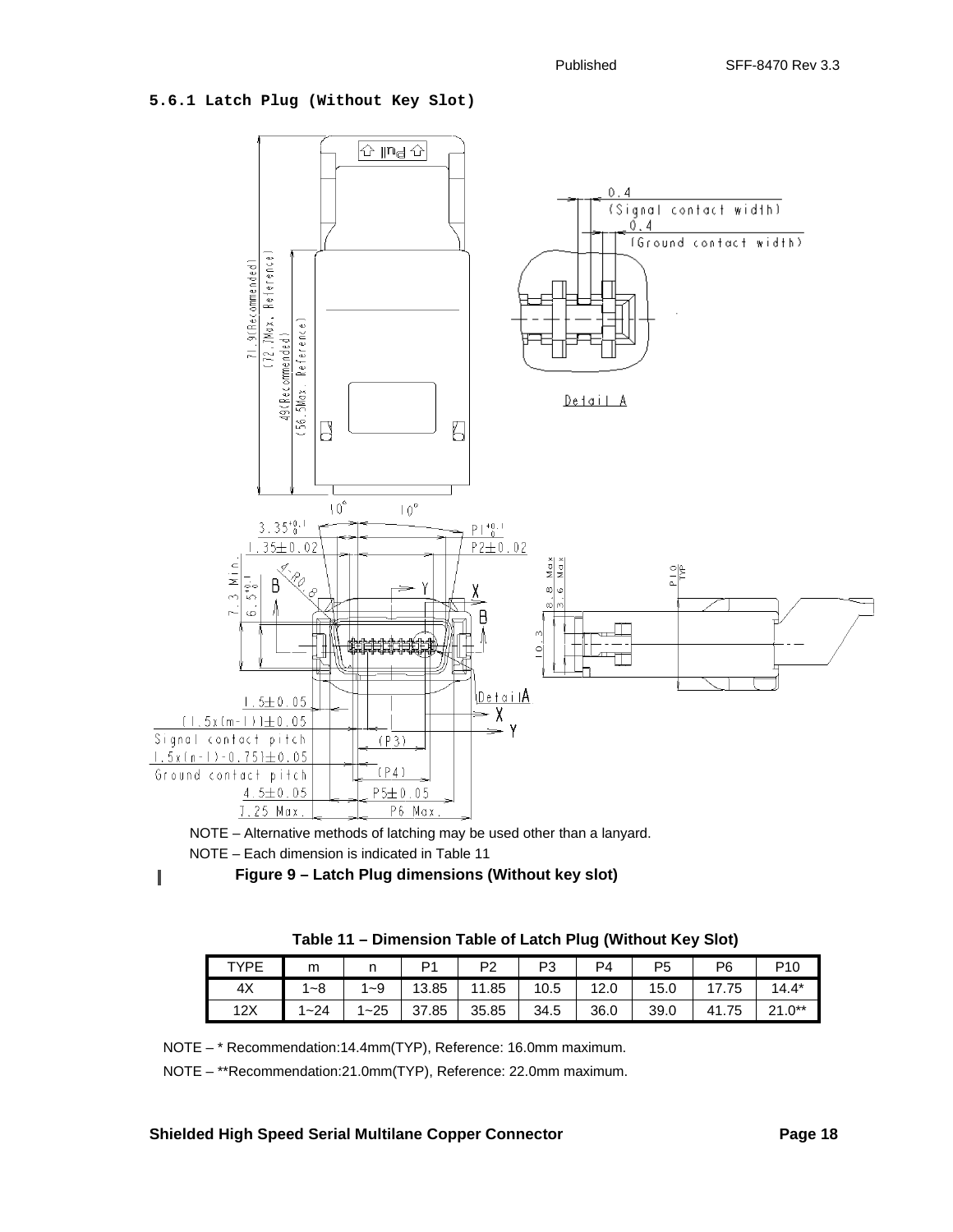

**[Figure 9-](#page-17-0)Latch Plug Dimensions (Without Key Slot)**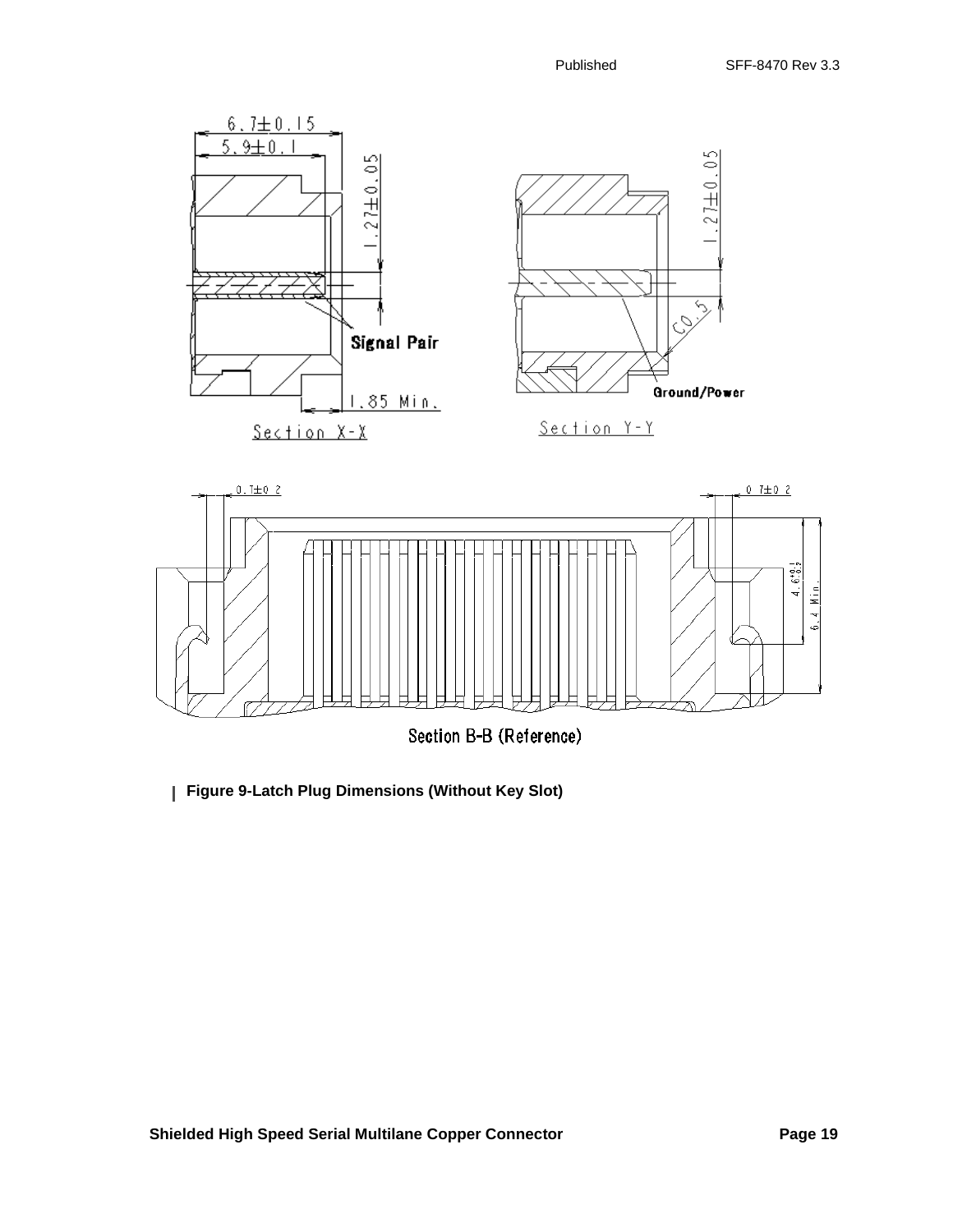### **5.6.2 Latch Plug (With Key Slots/Without Key)**





<span id="page-19-0"></span>NOTE – Each dimension is indicated in [Table 12](#page-19-1).

# **Figure 10 – Latch Plug Dimensions (With Key Slots/Without Key)**

| Table 12 - Dimension Table of Latch Plug (With Key Slots/Without Key) |  |  |  |  |  |  |  |  |  |
|-----------------------------------------------------------------------|--|--|--|--|--|--|--|--|--|
|-----------------------------------------------------------------------|--|--|--|--|--|--|--|--|--|

<span id="page-19-1"></span>

| TYPE | m                      |          | D <sub>1</sub> | P2         | P3   | PΔ   | P <sub>5</sub> | P <sub>6</sub> | P <sub>10</sub> |
|------|------------------------|----------|----------------|------------|------|------|----------------|----------------|-----------------|
| 4X   | $-8$<br>$\overline{A}$ | $1 - 9$  | 13.85          | 1.85<br>44 | 10.5 | 12.0 | 15.0           | .75<br>$4 - 7$ | $14.4*$         |
| 12X  | $1 - 24$               | $1 - 25$ | .85<br>37      | 35.85      | 34.5 | 36.0 | 39.0           | 41.75          | $21.0**$        |

NOTE – \* Recommendation:14.4mm(TYP), Reference: 16.0mm maximum.

NOTE – \*\* Recommendation: 21.0mm(TYP), Reference: 22.0mm maximum.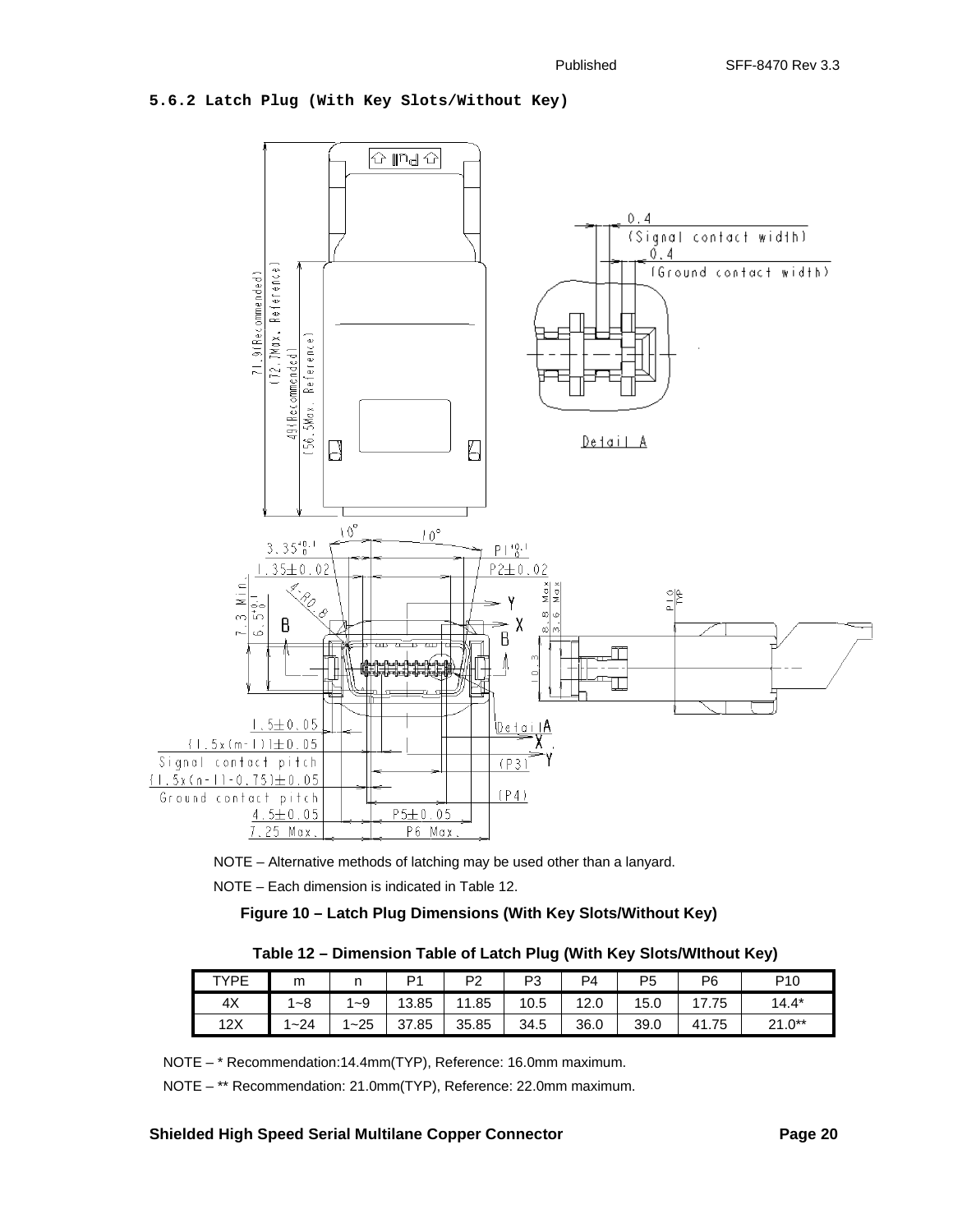

Section B-B (Reference)

**[Figure 10-](#page-19-0)Latch Plug Dimensions (With Key Slots/Without Key)**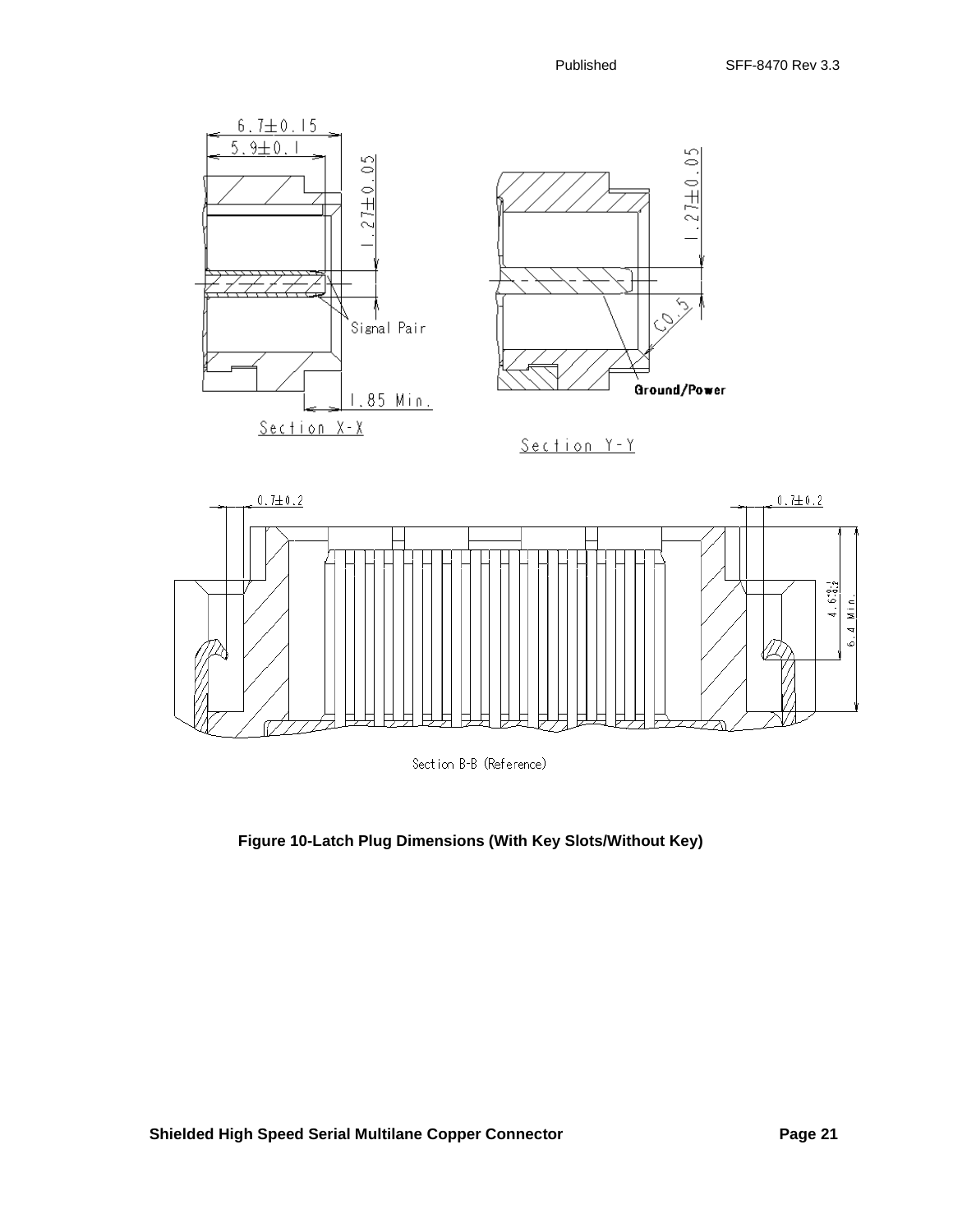**5.6.3 Latch Plug (With Keys/Slots)**



NOTE – Each dimension is indicated in [Table 13.](#page-21-1)

<span id="page-21-1"></span><span id="page-21-0"></span>ı

# **Figure 11 – Latch Plug Dimensions (With Keys/Slots)**

| VDF              | m        |      | P7   | P8   | P9   |
|------------------|----------|------|------|------|------|
| 4X               | '~8      | 1~9  | 7.5  | 9.0  | 10.5 |
| 12Y<br><i>-1</i> | $1 - 24$ | 1~25 | 31.5 | 33.0 | 34.5 |

1 The key slot of latch plug should not hold or mate with the key of jack screw plug.

2 The key of latch plug should not be able to be held or mated with the slot of jack screw plug.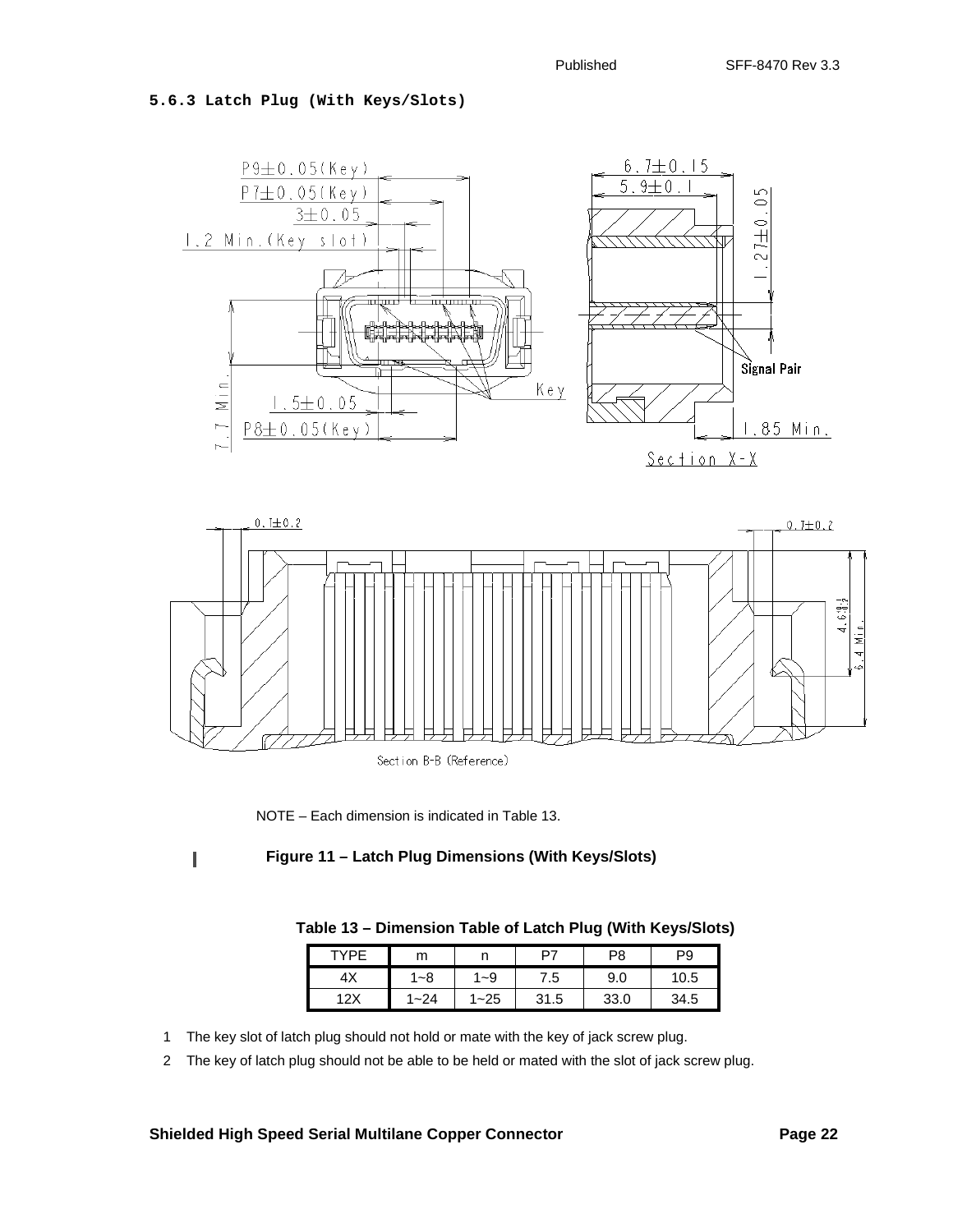**5.7 Jack Screw Plug Dimensional requirements**

**5.7.1 Jack Screw Plug (Without Key Slot)**





<span id="page-22-0"></span>

| Table 14 - Dimension Table of Jack Screw Plug (Without Key Slot) |  |  |  |
|------------------------------------------------------------------|--|--|--|
|------------------------------------------------------------------|--|--|--|

| <b>TYPE</b> | m        |         | D <sub>1</sub> | P <sub>2</sub> | D٩<br><u>ົບ</u> | P4    | P5    | P <sub>6</sub>        | D7       | P10  | D <sub>1</sub> | P <sub>12</sub> |
|-------------|----------|---------|----------------|----------------|-----------------|-------|-------|-----------------------|----------|------|----------------|-----------------|
| 4X          | $ -8$    | $1 - 9$ | 20.15          | 17.25          | 17.1            | 14.85 | 13.85 | .85<br>$\overline{A}$ | $14.4*$  | 10.5 | 12.0           | 23.7            |
| 12X         | $1 - 24$ | $-25$   | 44.15          | 41.25          | 41.1            | 38.85 | 37.85 | 35.85                 | $21.0**$ | 34.5 | 36.0           | 47.7            |

NOTE – \* Recommendation:14.4mm(TYP), Reference: 16.0mm maximum.

NOTE – \*\*Recommendation:21.0mm(TYP), Reference: 22.0mm maximum.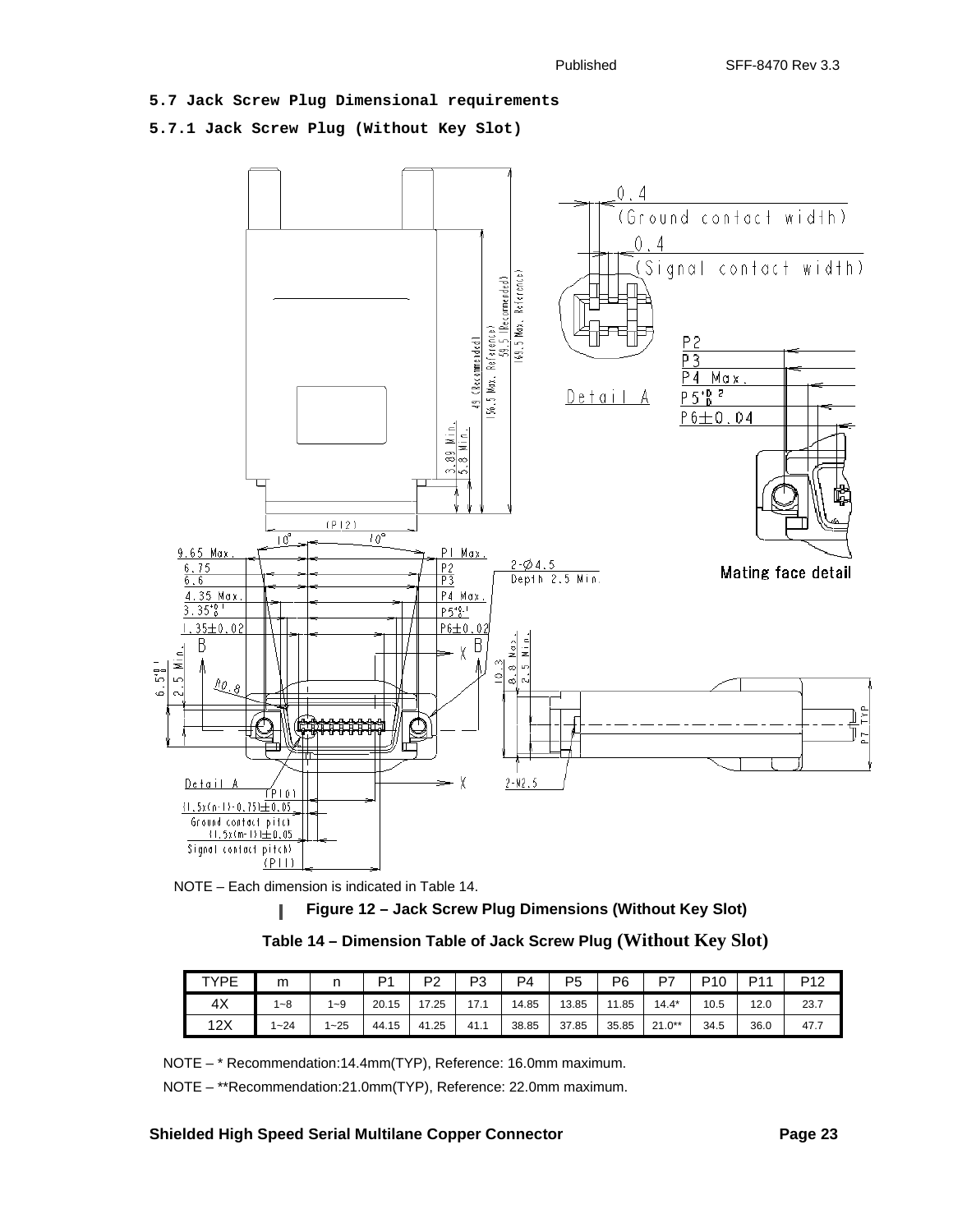



[Figure 12-](#page-22-0)Jack Screw Plug Dimensions (Without Key Slot)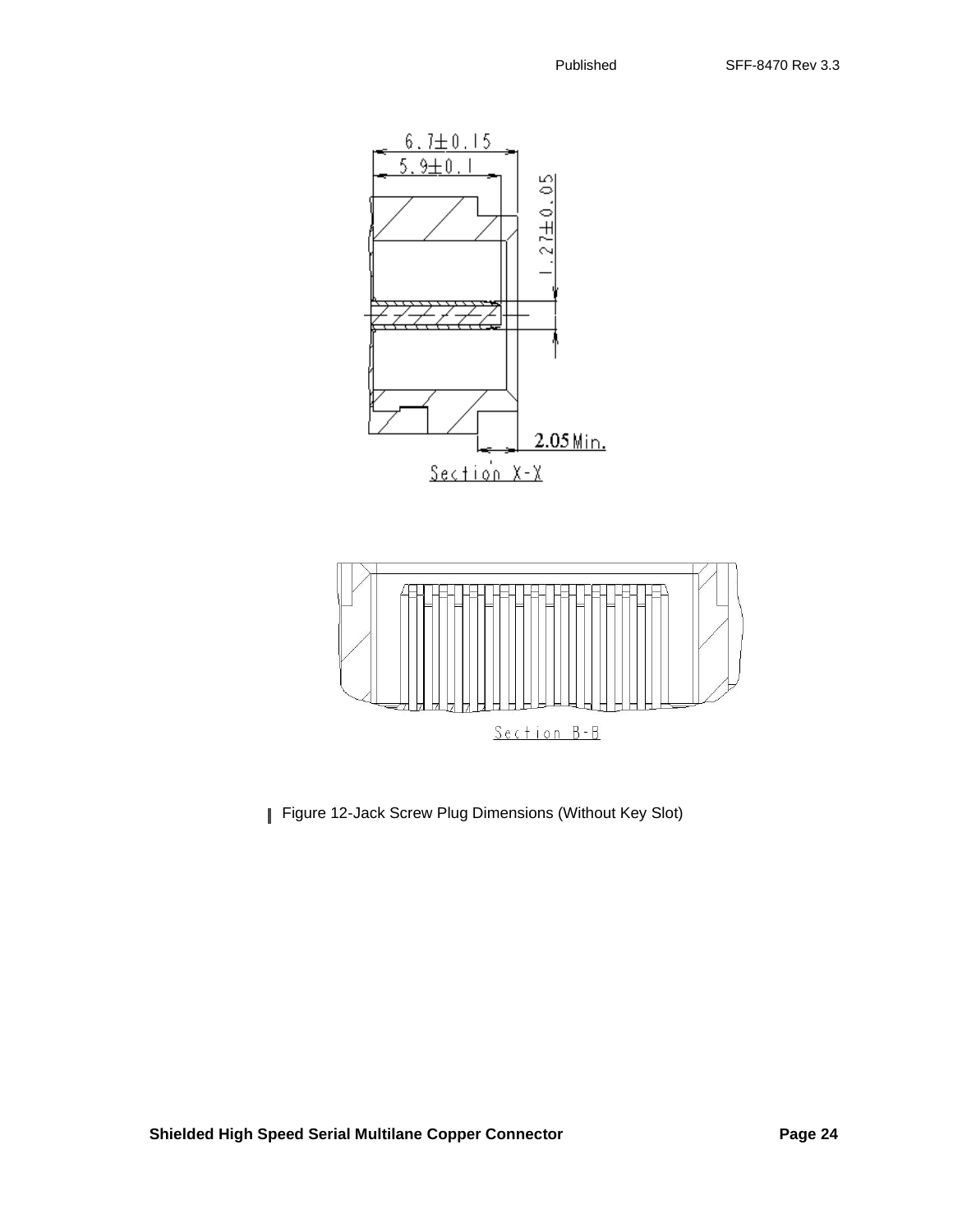### **5.7.2 Jack Screw Plug (With Key Slot/Without Key)**



NOTE – Each dimension is indicated in [Table 15](#page-24-1).

<span id="page-24-0"></span>I

 **Figure 13 – Jack Screw Plug Dimensions (With Key Slots/Without Key)**

| Table 15 - Dimension Table of Jack Screw Plug (With Key Slots/Without Key) |  |  |  |  |
|----------------------------------------------------------------------------|--|--|--|--|
|----------------------------------------------------------------------------|--|--|--|--|

<span id="page-24-1"></span>

| TYPE | m     |       | D <sub>1</sub> | D2<br>▵ | D٩<br>ັບ | P4    | P5    | P6    | D7       | P <sub>10</sub> | <b>D11</b> | P <sub>12</sub> |
|------|-------|-------|----------------|---------|----------|-------|-------|-------|----------|-----------------|------------|-----------------|
| 4X   | 1~8   | 1~9   | 20.15          | 17.25   | 17.1     | 14.85 | 13.85 | 11.85 | $14.4*$  | 10.5            | 12.0       | 23.7            |
| 12X  | $-24$ | $-25$ | 44.15          | 41.25   | 41.1     | 38.85 | 37.85 | 35.85 | $21.0**$ | 34.5            | 36.0       | 47.7            |

NOTE – \* Recommendation:14.4mm(TYP), Reference: 16.0mm maximum.

NOTE – \*\*Recommendation:21.0mm(TYP), Reference: 22.0mm maximum.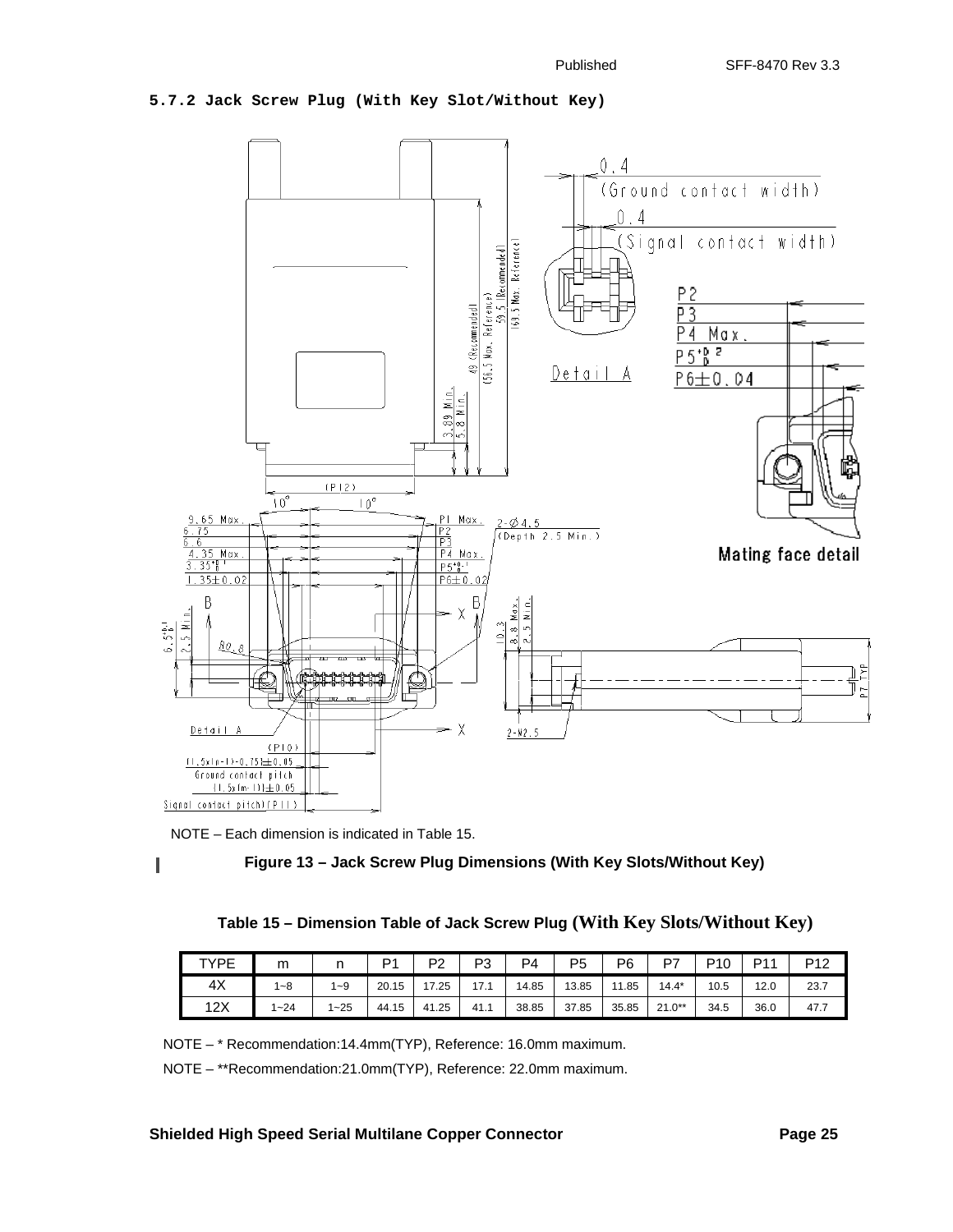



[Figure 13-](#page-24-0) Jack Screw Plug Dimensions (With Key Slots/Without Key)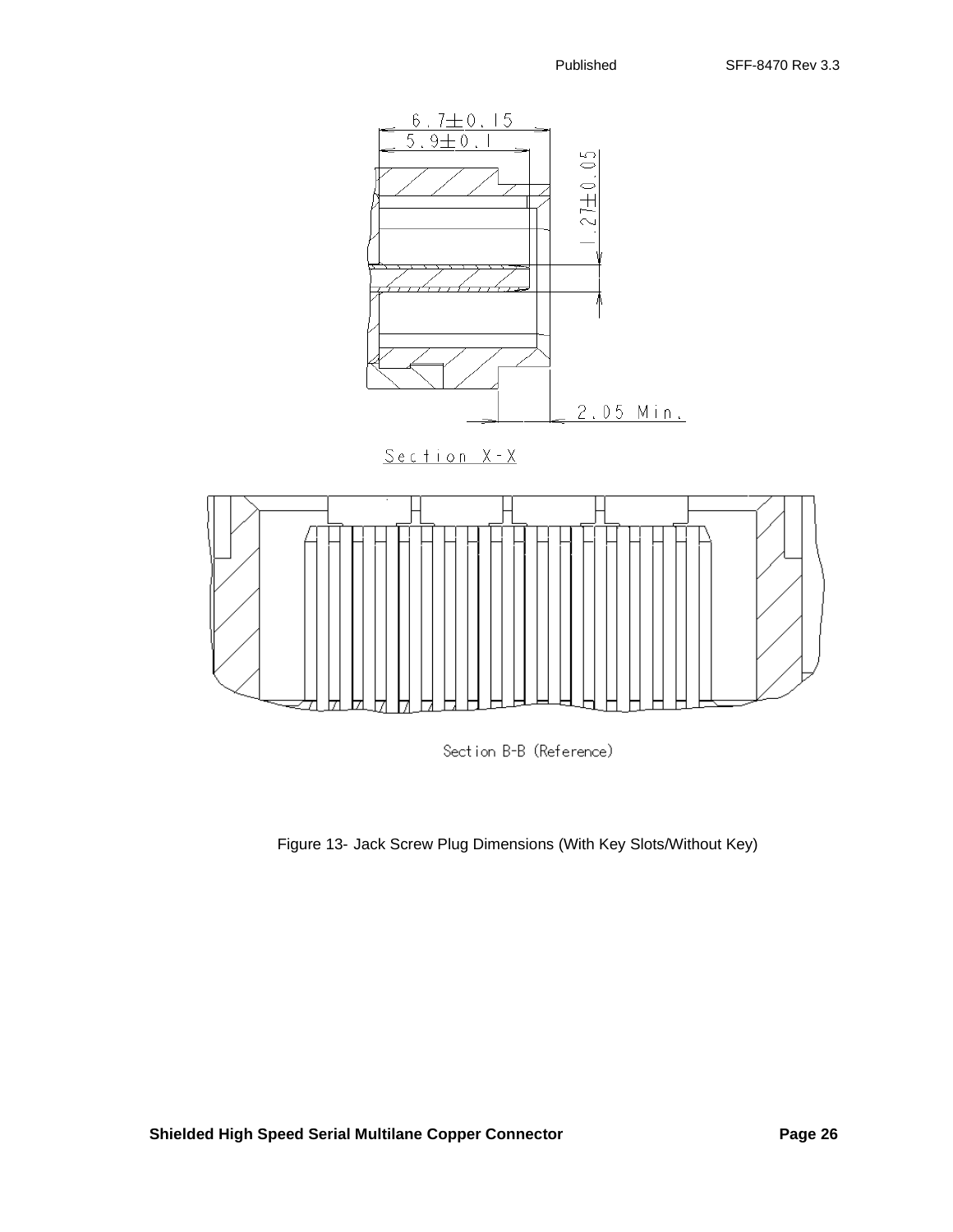### **5.7.3 Jack Screw Plug (With Keys/Slots)**



<span id="page-26-1"></span>NOTE – Each dimension is indicated in [Table 16](#page-26-1).

<span id="page-26-0"></span>

| TYPF | m        | . .      | P14   | P <sub>15</sub> | P16   | P17   | P <sub>18</sub> |
|------|----------|----------|-------|-----------------|-------|-------|-----------------|
|      | 1~8      | $1 - 9$  | 9.75  | 6.75            | 5.25  | 8.25  | 2.25            |
| 12X  | $1 - 24$ | $1 - 25$ | 33.75 | 30.75           | 17.25 | 20.25 | 14.25           |

- 1 The key slot of jack screw plug should not hold or mate with the key of latch plug.
- 2 The key of jack screw plug should not be able to be inserted into the slot of latch plug.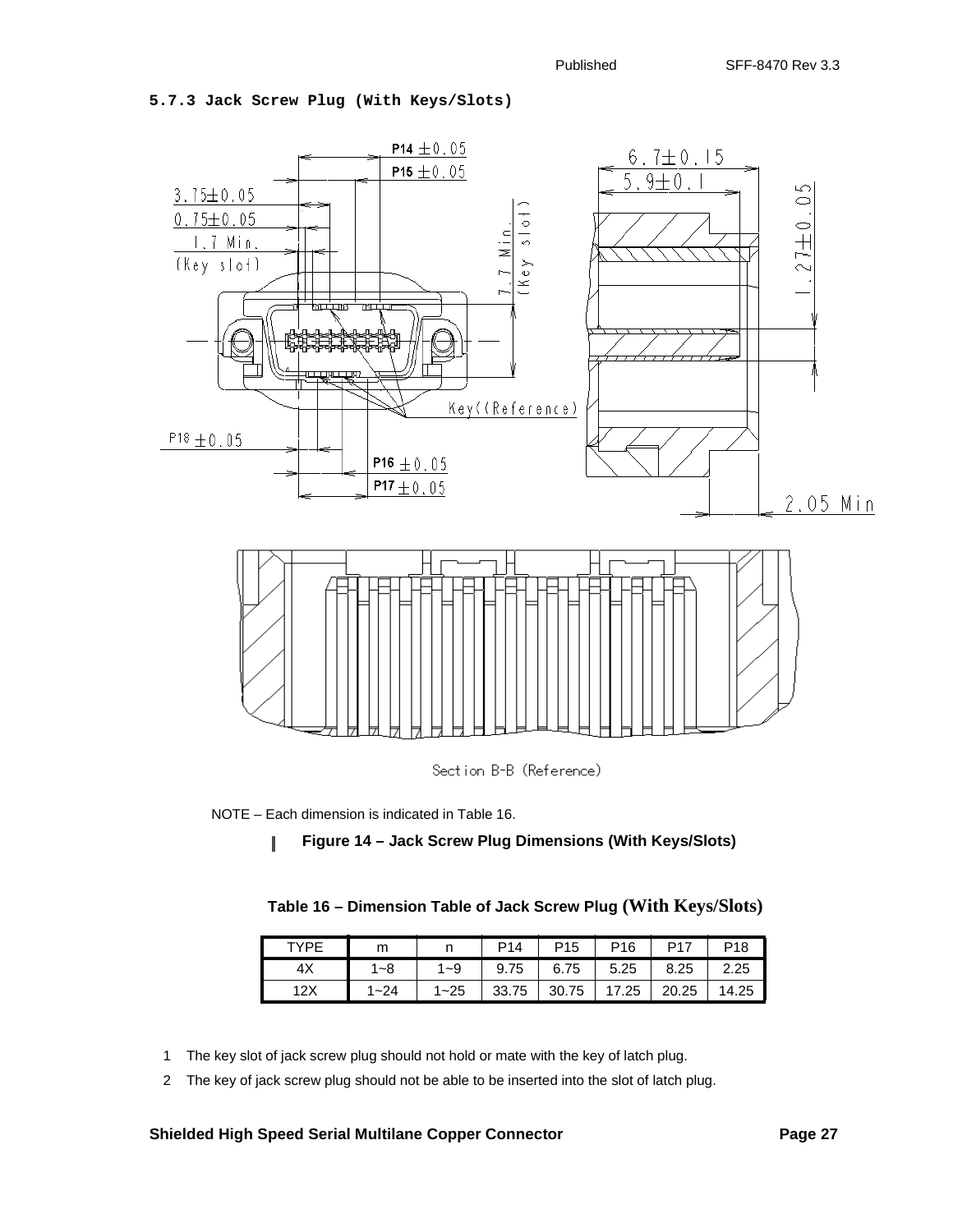# **5.8 Latch Receptacle Dimensional requirements**

# **5.8.1 latch Receptacle (Without Key)**



<span id="page-27-1"></span>

 **Figure 15 – Latch Receptacle Dimensions (Without Key)**

<span id="page-27-0"></span>

| Table 17 - Dimension Table of Latch Receptacle (Without Key) |
|--------------------------------------------------------------|
|--------------------------------------------------------------|

| TVDF | m               |       | ັັ       | JZ          | 12<br>ບບ | J4   | J <sub>5</sub> | J6    |               |
|------|-----------------|-------|----------|-------------|----------|------|----------------|-------|---------------|
| 4X   | ⊸໐              | -9    | 75       | 775<br>13.7 | 11.89    | 10.5 | Z.U            | 16.45 | 15<br>$\cdot$ |
| 12X  | $-24$<br>$\sim$ | $-25$ | 75<br>41 | 775         | 35.89    | 34.5 | 36.0           | 40.45 | 39.7          |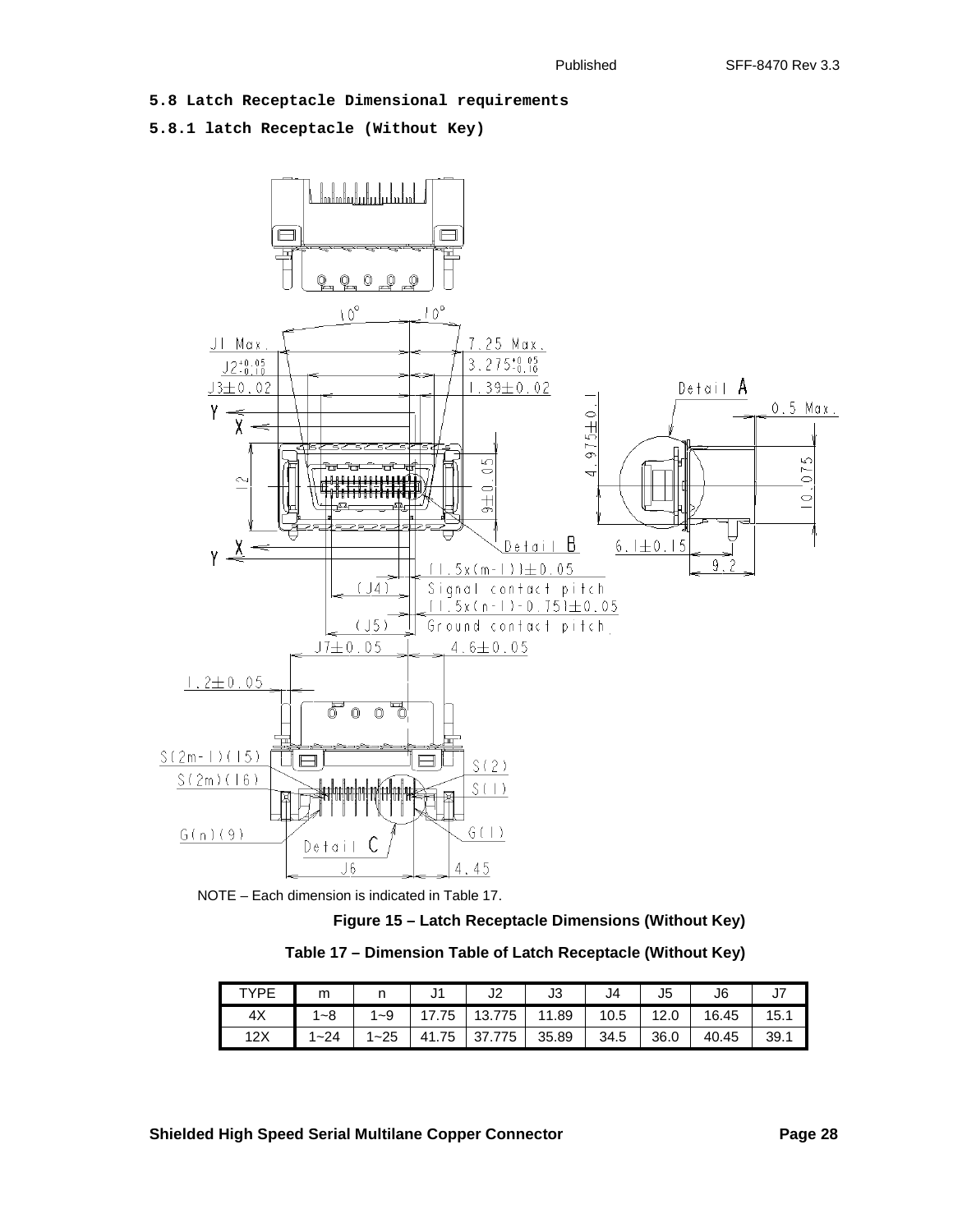

[Figure 15](#page-27-0)-Latch Receptacle Dimensions (Without Key)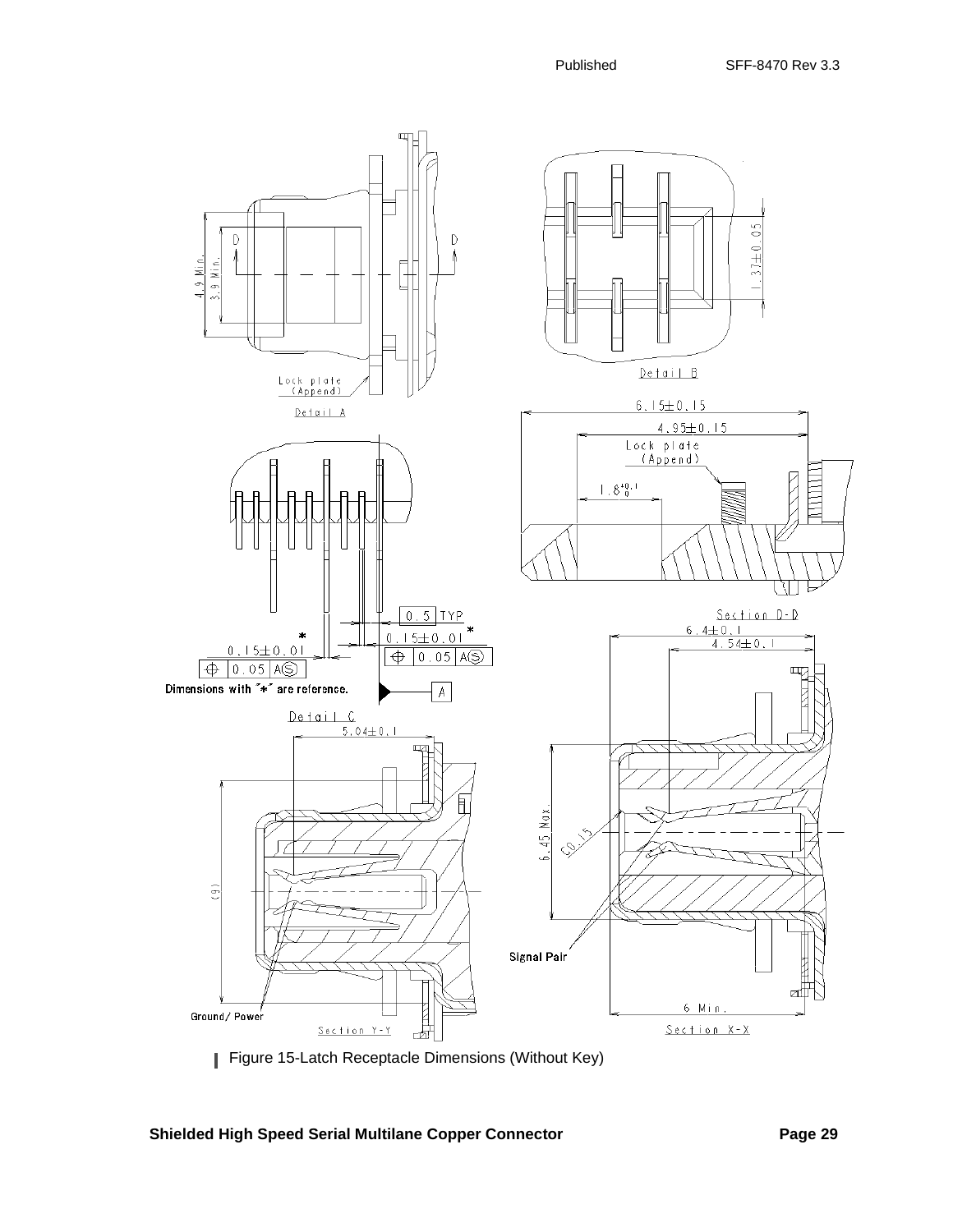**5.8.2 latch Receptacle (With Keys)**

 $\blacksquare$ 



NOTE – Each dimension is indicated in [Table 18](#page-29-1).

<span id="page-29-0"></span> **Figure 16 – Latch Receptacle Dimensions (With Keys)**

|      |          |          | J13  | J14  | J15  |
|------|----------|----------|------|------|------|
|      | 1~8      | $1 - 9$  | 7.5  | 9.0  | 10.5 |
| 12 X | $1 - 24$ | $1 - 25$ | 31.5 | 33.0 | 34.5 |

<span id="page-29-1"></span> **Table 18 – Dimension Table of Latch Receptacle (With Keys)**

- 1 The key slot of latch receptacle should not hold or mate with the key of jack screw receptacle.
- 2 The key of latch receptacle should not be able to be held or mated with the slot of jack screw receptacle.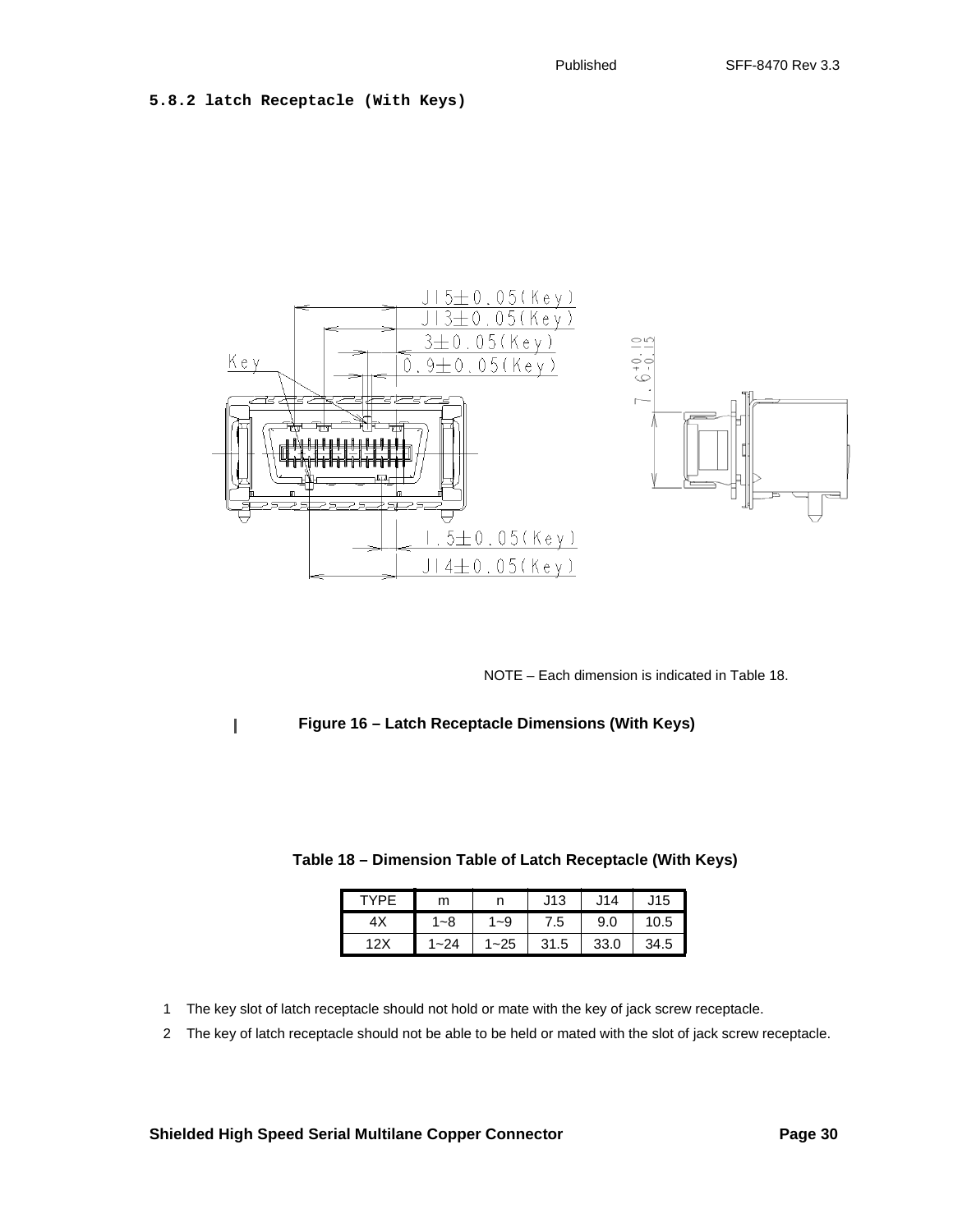# **5.8.3 latch Receptacle Termination Side** 18





NOTE – 2 These dimensions are common to both of with and without key type.

<span id="page-30-0"></span>Ī

 **Figure 17 – Latch Receptacle Termination (PCB) Dimensions (Recommendation)**

<span id="page-30-1"></span>I

 **Table 19 – Dimension Table of Latch Receptacle Termination (PCB)**

| TYPF | m                      |     | J6    | J8   |       |
|------|------------------------|-----|-------|------|-------|
| 4λ   | ~8                     | ∣~9 | 16.45 | 21.5 | 12.75 |
| 12Y  | -24 <br>$\overline{A}$ | ~25 | 40.45 | 45.5 | 36.75 |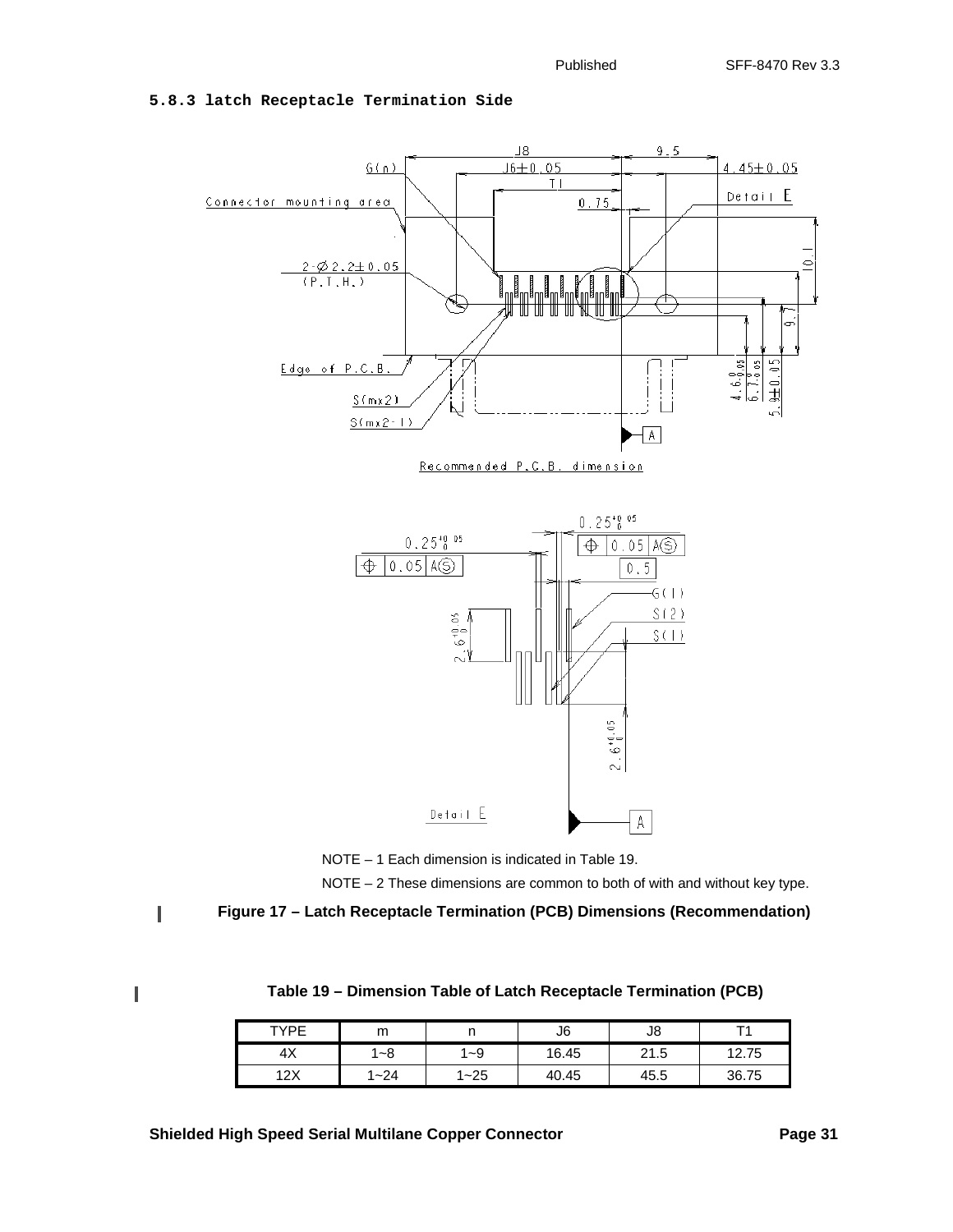# **5.8.4 latch Receptacle (With positioning Posts)**



Free positioning post with diamond shape (Reference)

Detail G

NOTE – 1 Each dimension is indicated in [Table 20.](#page-31-1) NOTE – 2 These dimensions are common to both of with and without key type.

<span id="page-31-1"></span><span id="page-31-0"></span>I

 **Figure 18 – Latch Receptacle (With Positioning Posts) Dimensions**

# **Table 20 – Dimension Table of Latch Receptacle (With Positioning Posts)**

| TVDE              | .        |           | J9   | ັ   |
|-------------------|----------|-----------|------|-----|
| 4X                | ~8       | -9        | 14.5 | . . |
| 12X<br>$\epsilon$ | $1 - 24$ | 1~25<br>и | 38.5 | . . |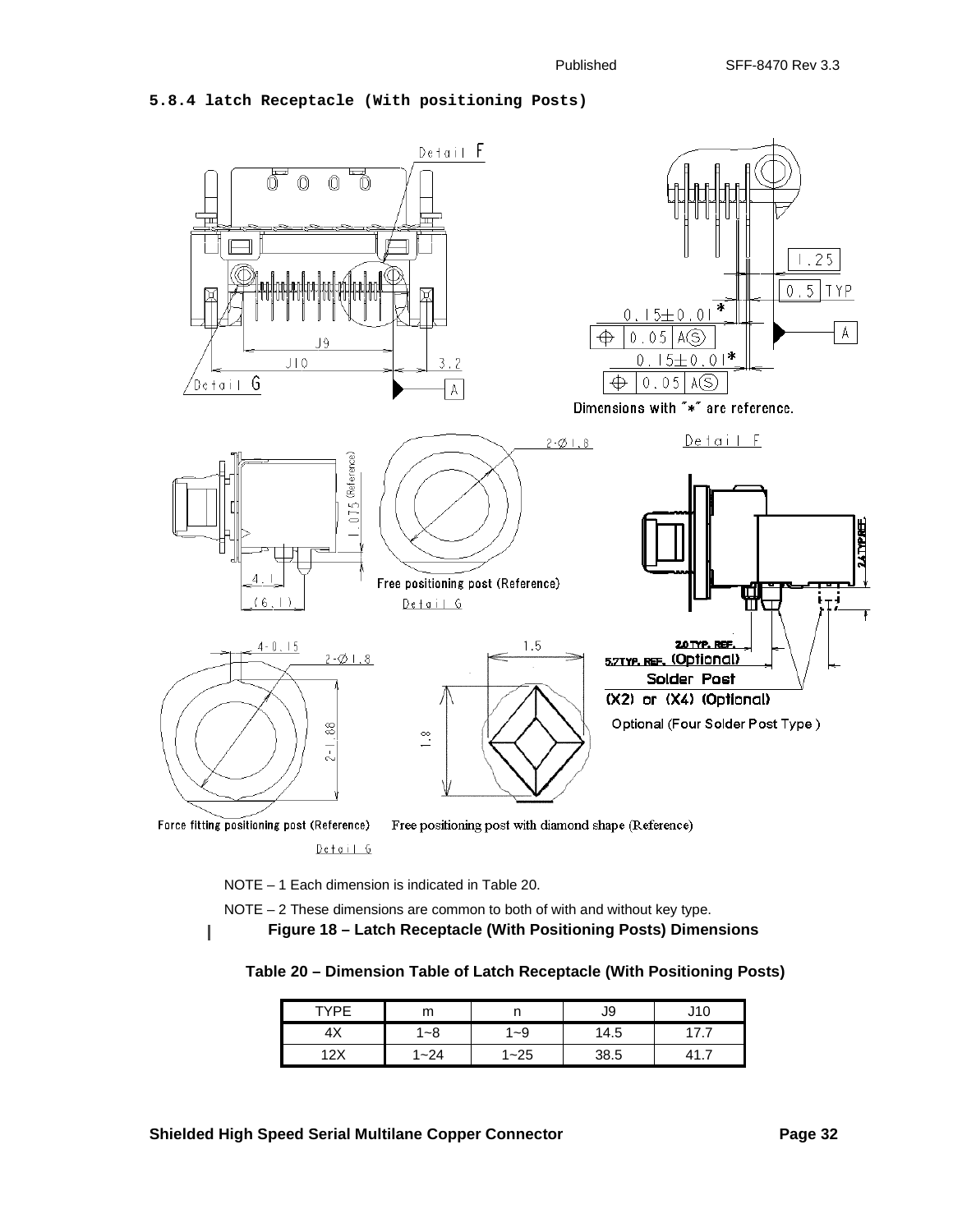

#### **5.8.5 latch Receptacle (With positioning Posts) Termination Side**

NOTE – 2. These dimensions are common to both of with and without key type.

<span id="page-32-0"></span>

### <span id="page-32-1"></span> **Table 21 – Dimension Table of Latch Receptacle (With Positioning Posts) Termination (PCB)**

| <b>TYPE</b> | m          | . .                        | J9   | J10     | 144<br>ا ا ب | $T^{\circ}$<br>$\epsilon$ |
|-------------|------------|----------------------------|------|---------|--------------|---------------------------|
| 4X          | $-8$<br>л  | $-9$<br>л.                 | 14.5 | 17<br>. | 22.75        | 14.0                      |
| 12X         | 1~24<br>A. | $1 - 25$<br>$\overline{A}$ | 38.5 | 41.7    | 46.75        | 38.0                      |

I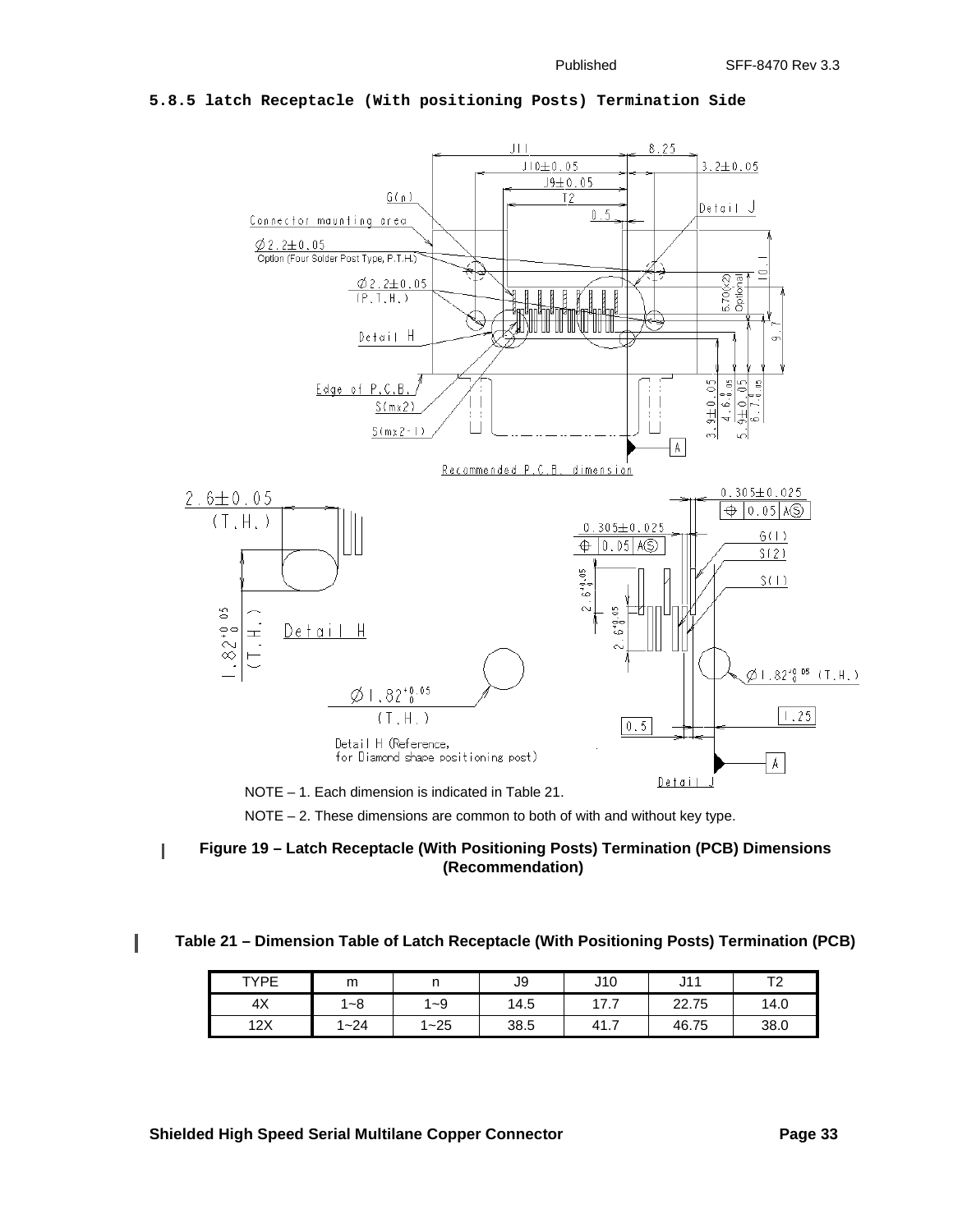# **5.8.7 latch Receptacle Panel Cutout/Assembly**



Recimmended panel cutout position

NOTE – 1. Each dimension is indicated in [Table 22.](#page-33-1)

NOTE – 2. These dimensions are common to both of with and without key type.

<span id="page-33-1"></span><span id="page-33-0"></span>ľ

# **Figure 20 – Latch Receptacle Panel Cutout / Assembly Dimensions**

 **Table 22 – Dimension Table of Latch Receptacle Panel Cutout**

| <b>TYPE</b> | J16  | J17  |
|-------------|------|------|
| 4Χ          | 19.7 | 22.7 |
| 12X         | 43 7 | 46 7 |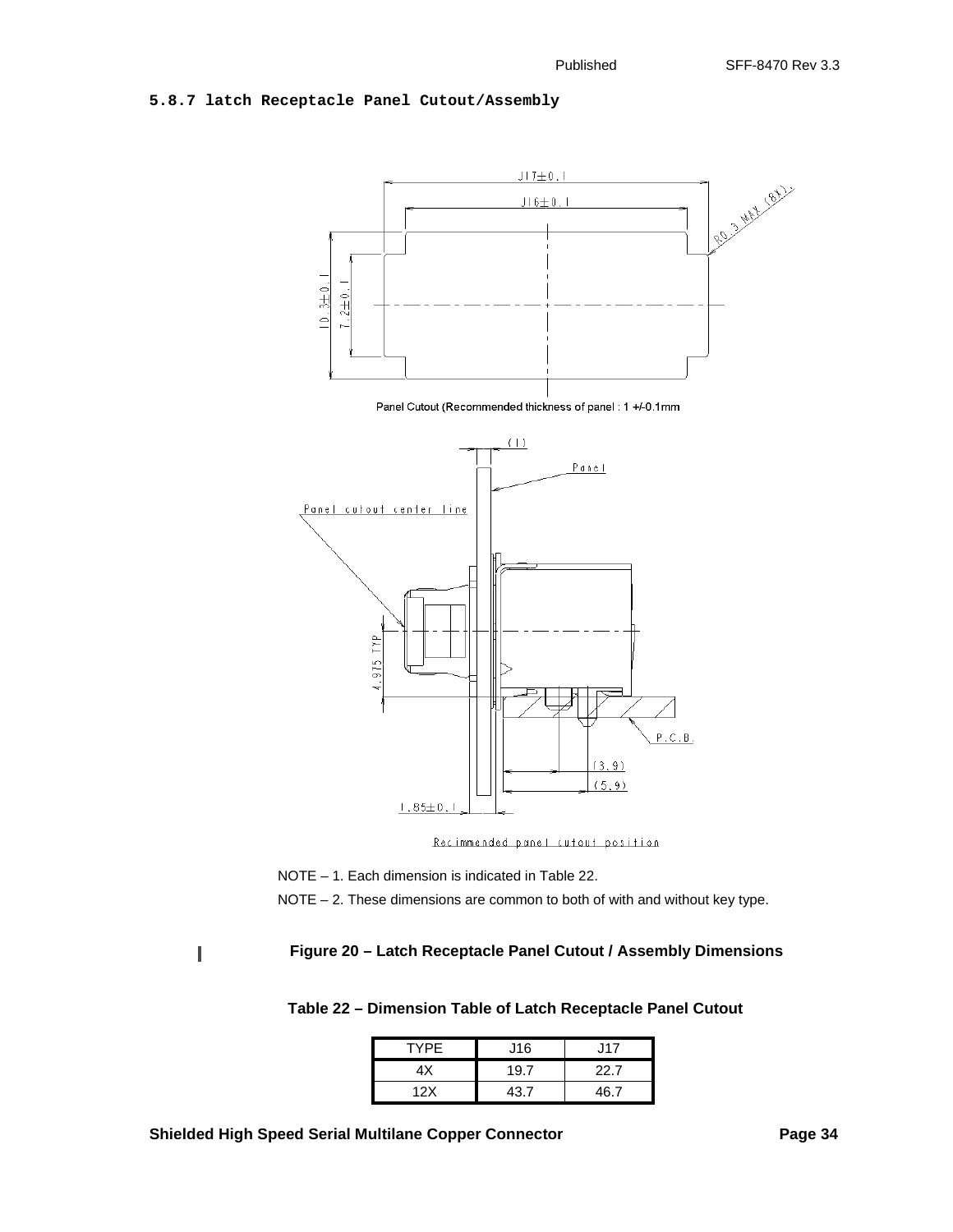### **5.9 Jack Screw Receptacle Dimensional requirements**

# **5.9.1 Jack Screw Receptacle (Without Key)**





<span id="page-34-1"></span><span id="page-34-0"></span> $\overline{\phantom{a}}$ 

 **Figure 21 – Jack Screw Receptacle dimensions (Without Key)**

| Table 23 - Dimension Table of Jack Screw Receptacle (Without Key) |  |  |  |  |  |
|-------------------------------------------------------------------|--|--|--|--|--|
|-------------------------------------------------------------------|--|--|--|--|--|

| TYPE | m        | . .      | ັ          | $\sim$<br>JZ | J3    | J4    | J5           | J6        | J10  | J1'  | 140<br>14 |
|------|----------|----------|------------|--------------|-------|-------|--------------|-----------|------|------|-----------|
| 4X   | ~8       | 1~9      | 20.<br>.15 | 18.1         | 17.25 | 15.05 | 13.7<br>.775 | .89<br>11 | 10.5 | 12.0 | 18.0      |
| 12X  | $1 - 24$ | $1 - 25$ | 15<br>44.  | 42.          | 41.25 | 39.05 | 37<br>775    | 35.89     | 34.5 | 36.0 | 42.0      |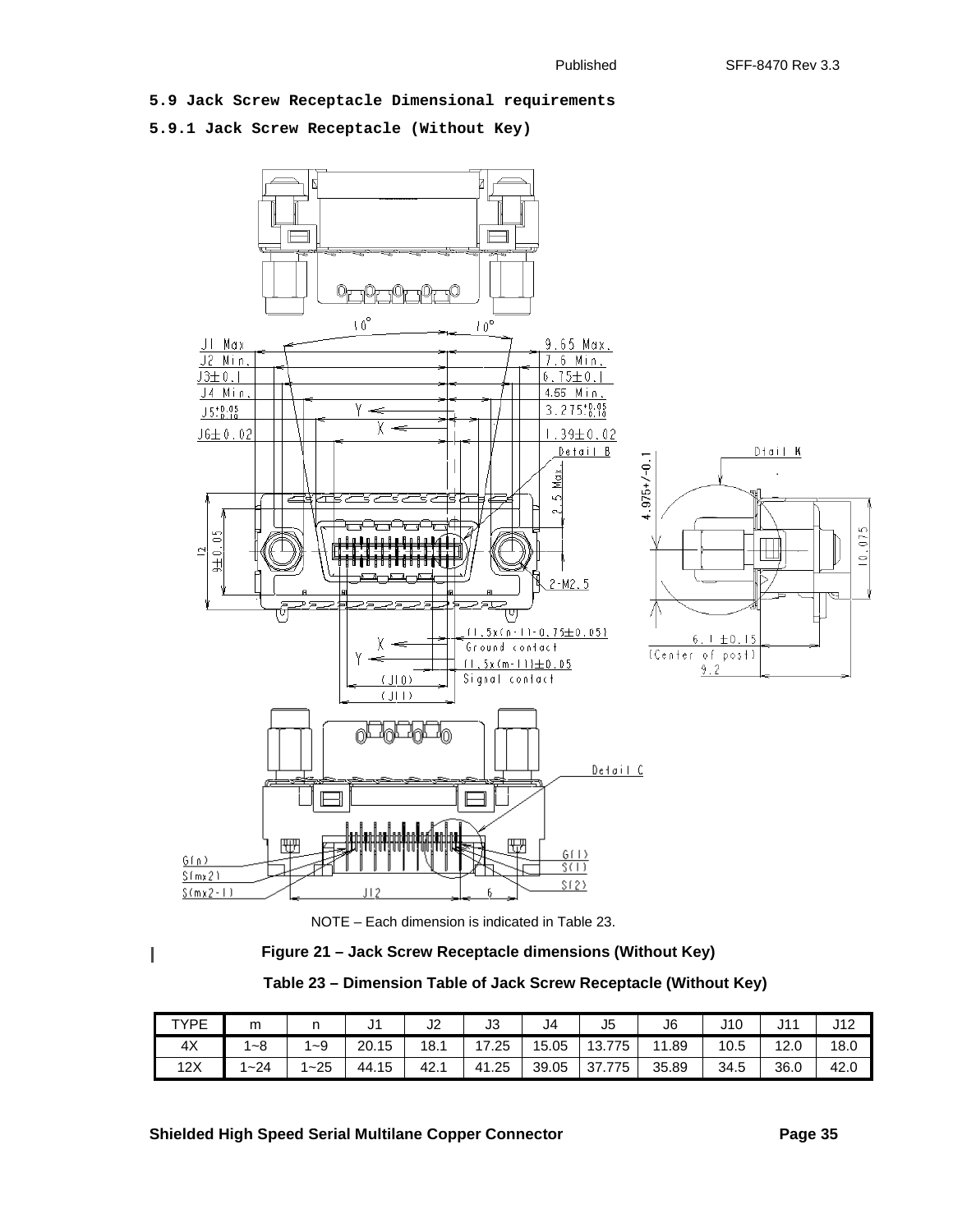



Shielded High Speed Serial Multilane Copper Connector **Page 36** Page 36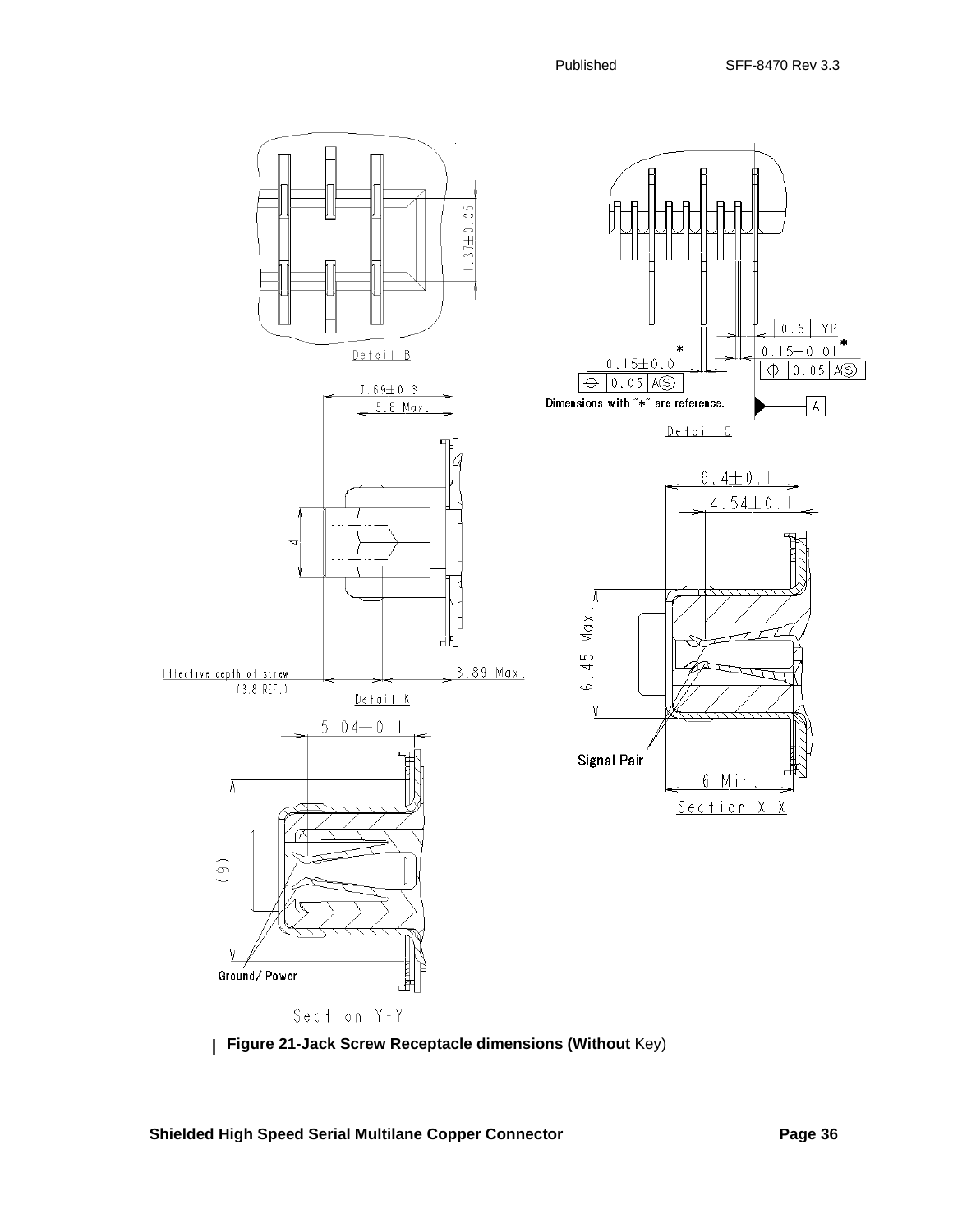### **5.9.2 Jack Screw Receptacle (With Keys)**

<span id="page-36-1"></span><span id="page-36-0"></span> $\mathbf{I}$ 



NOTE – Each dimension is indicated in [Table 24.](#page-36-1)

# **Figure 22 – Jack Screw Receptacle dimensions (With Keys)**

| Table 24 - Dimension Table of Jack Screw Receptacle (With Keys) |  |  |  |  |
|-----------------------------------------------------------------|--|--|--|--|
|-----------------------------------------------------------------|--|--|--|--|

| TYPE | m       |          | J22   | J23   | J24   | J25   | J26   |
|------|---------|----------|-------|-------|-------|-------|-------|
| 4X   | 1~8     | 1~9      | 9.75  | 6.75  | 5.25  | 8.25  | 2.25  |
| 12X  | $  -24$ | $1 - 25$ | 33.75 | 30.75 | 17.25 | 20.25 | 14.25 |

1 The key slot of jack screw receptacle should not hold or mate with the key of latch receptacle.

2 The key of jack screw receptacle should not be able to be inserted into the slot of latch receptacle.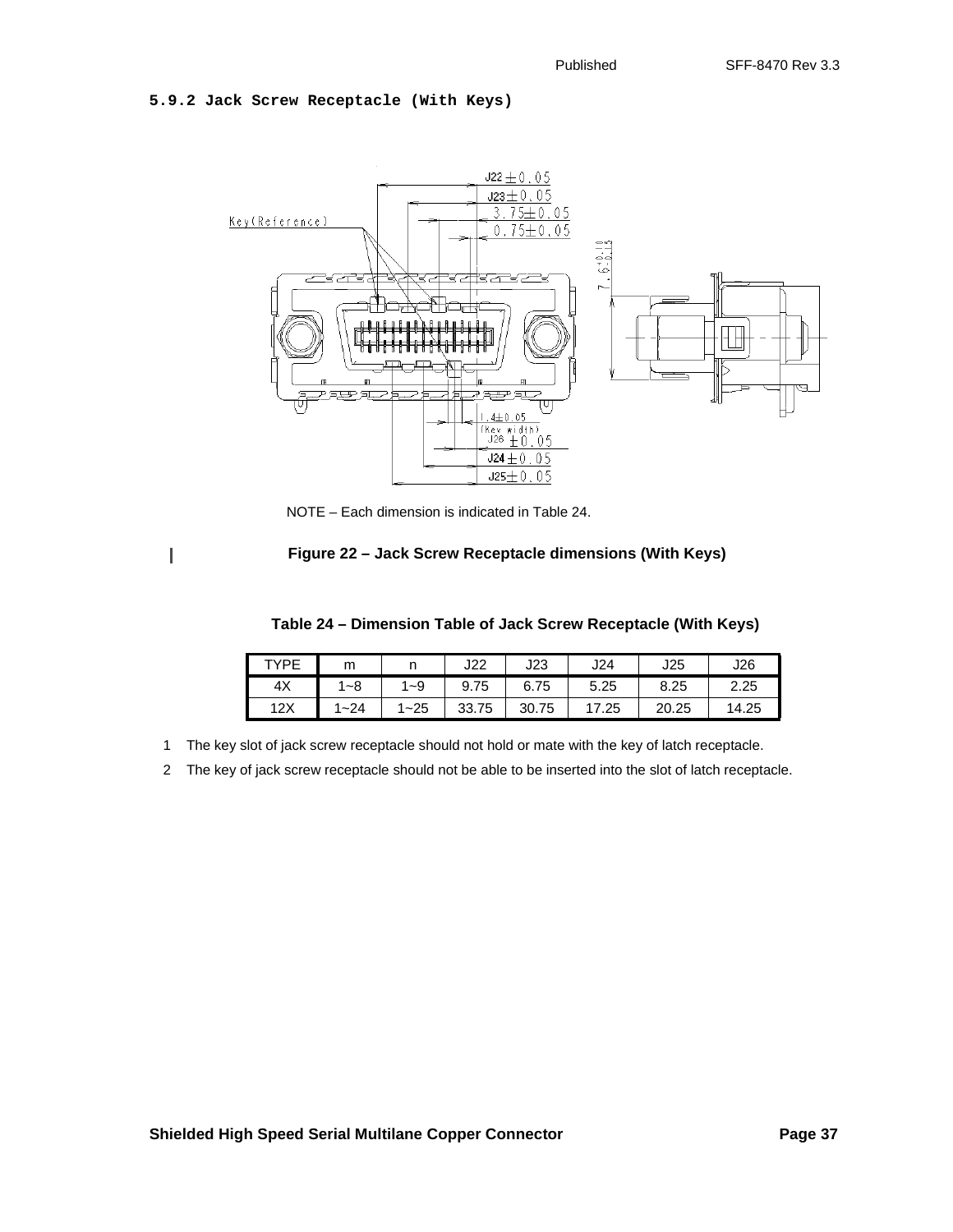

# **5.9.3 Jack Screw Receptacle Termination Side**



<span id="page-37-0"></span> **Figure 23 – Jack Screw Receptacle Termination (PCB) Dimensions**  J **(Recommendation)**

 **Table 25 – Dimension Table of Jack Screw Receptacle Termination (PCB) Dimension**

| TYPE       | m        |          | J13  | J14          |       |
|------------|----------|----------|------|--------------|-------|
| $4\lambda$ | $1 - 8$  | -9       | 21.5 | 18.0         | 12.75 |
| 12X        | $1 - 24$ | $1 - 25$ | 45.5 | 42 C<br>74.U | 36.75 |

<span id="page-37-1"></span>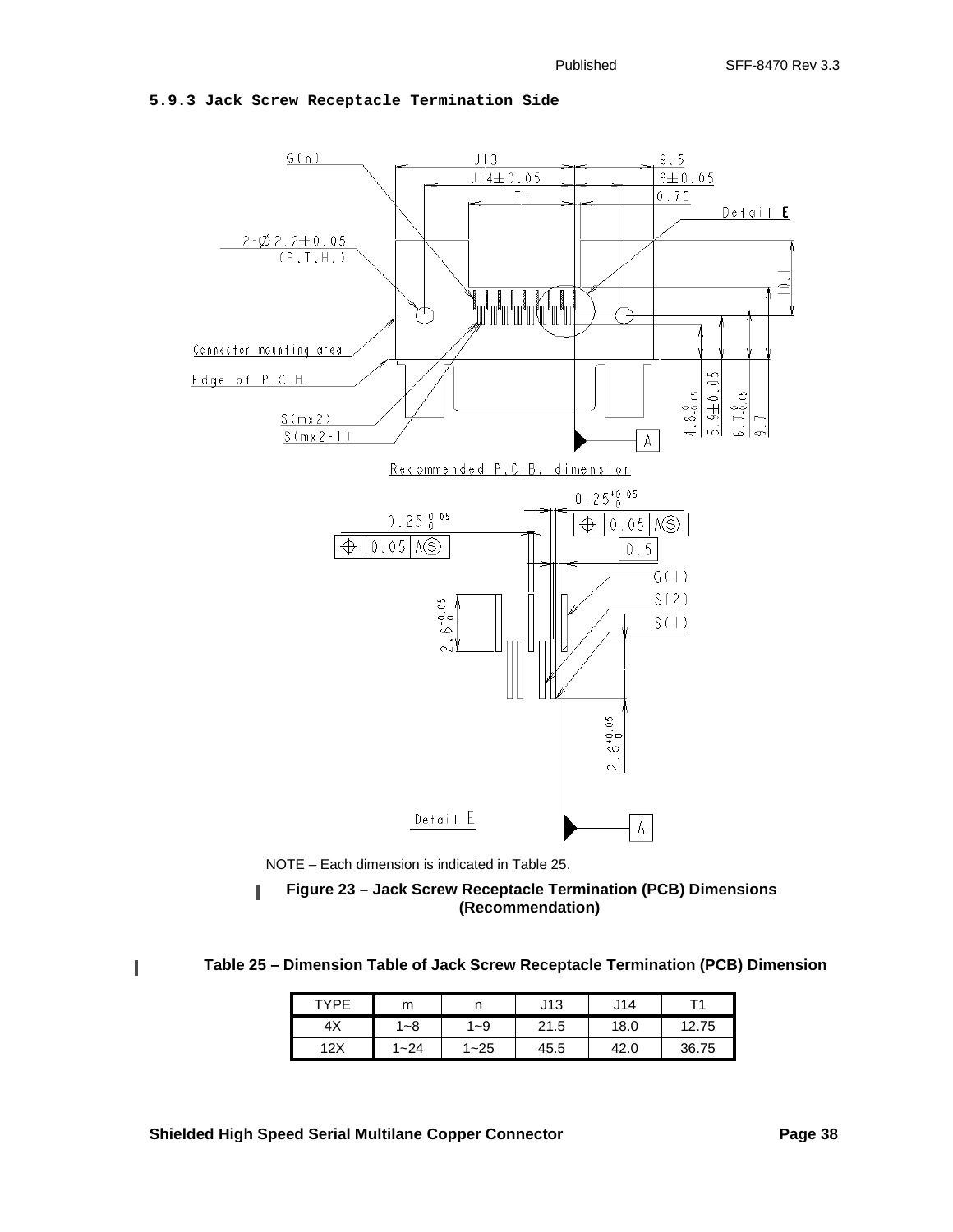### **5.9.4 Jack Screw Receptacle (With positioning Posts) Termination Side**



 $\frac{Det\alpha i + G}{G}$  Free positioning post with diamond shape (Reference)

NOTE – 1. Each dimension is indicated in [Table 26](#page-38-1).

NOTE – 2. These dimensions are common to both of with and without key type.

<span id="page-38-1"></span><span id="page-38-0"></span> **Figure 24 – Jack Screw Receptacle (With Positioning Posts) Dimensions** I

 **Table 26 – Dimension Table Jack Screw Receptacle (With Positioning Posts)**

| TYPF | m        |          | J15  | J16   | J17   | ᠇    |
|------|----------|----------|------|-------|-------|------|
| 4X   | ∣~8      | 1~9      | 14.5 | 19.25 | 22.75 | 14.0 |
| 12X  | $1 - 24$ | $1 - 25$ | 38.5 | 43.25 | 46.75 | 38.0 |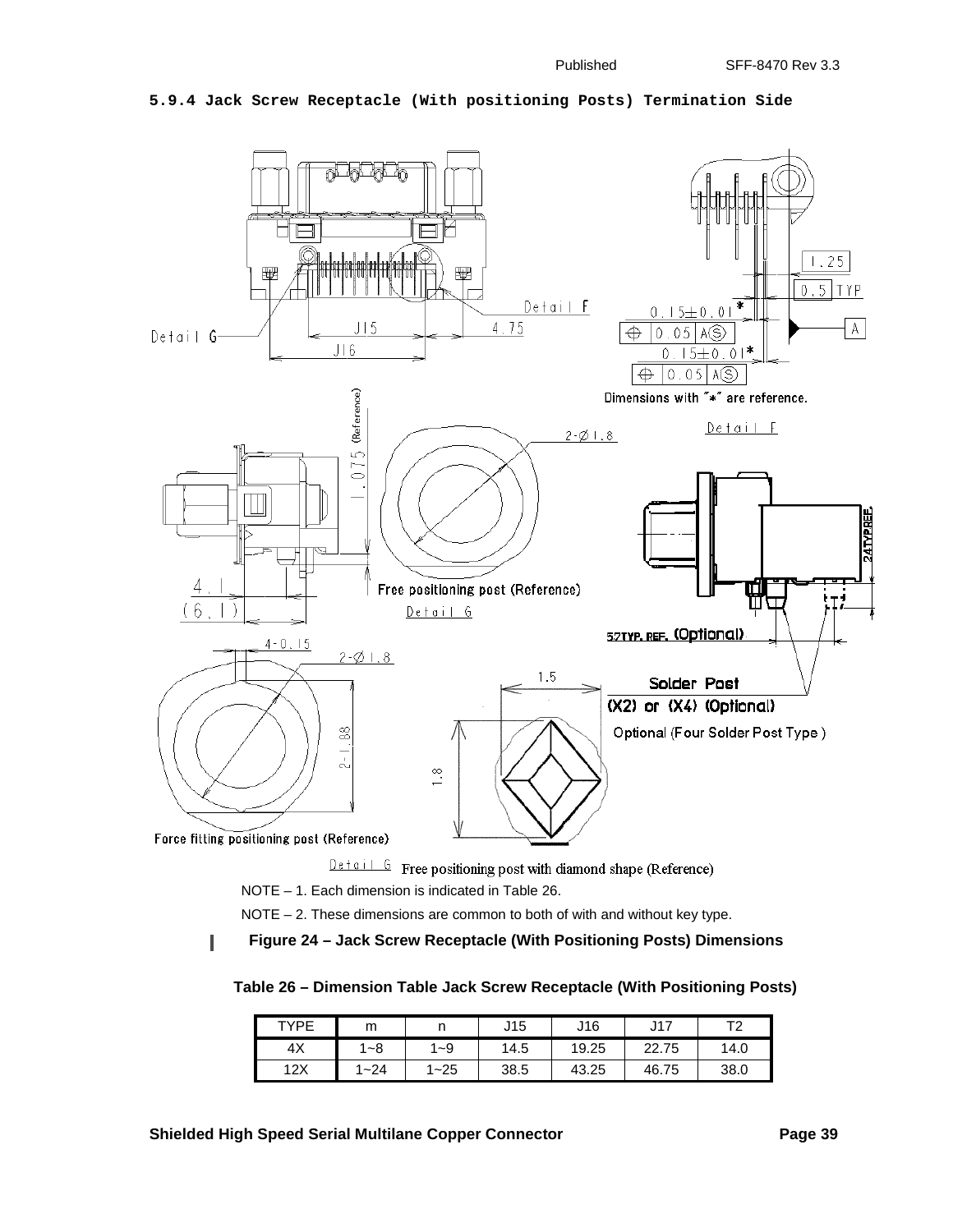

### **5.9.5 Jack Screw Receptacle (With positioning Posts) Termination Side**

NOTE – 1. Each dimension is indicated in [Table 26.](#page-38-1)

NOTE  $-2$ . These dimensions are common to both of with and without key type.

<span id="page-39-0"></span>T

 **Figure 25 – Jack Screw Receptacle (With Positioning Posts) Termination (PCB) Dimensions (Recommendation)**